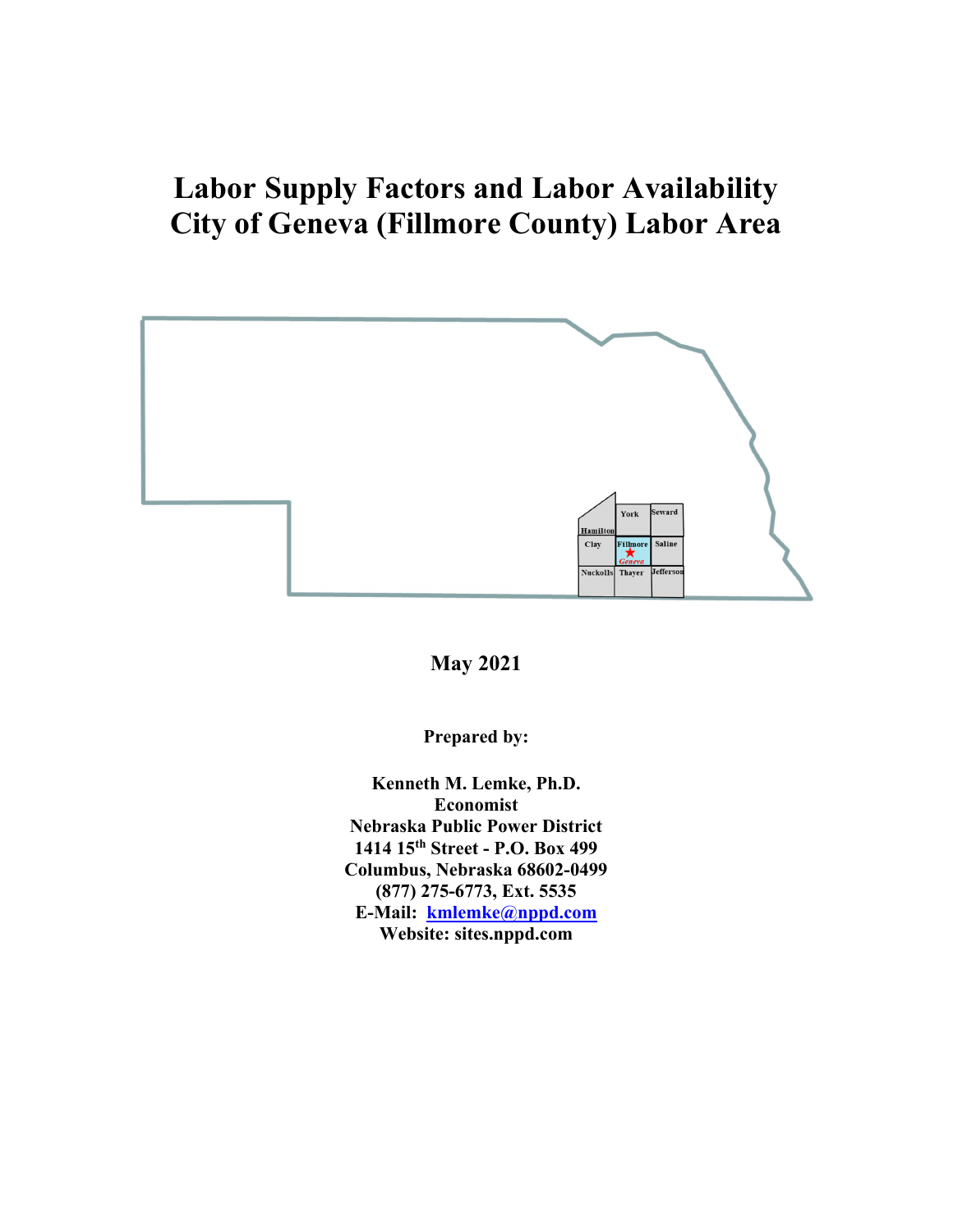# **Labor Supply Factors and Labor Availability City of Geneva (Fillmore County) Labor Area**

## **Executive Summary**

The information provided in this report indicates that an employer providing job opportunities with competitive wages and benefits and offering career opportunities would be a welcome addition to the employment base in the City of Geneva and the Fillmore County Labor Area. As this report shows, there is a sizeable labor force and population base living within the City of Geneva Labor Area. Some of the pertinent findings of the report include:

- Population in the City of Geneva Labor Area (Fillmore County plus the eight contiguous counties) totaled 82,373 people in 2019, with the Fillmore County population totaling 5,462. Population in Fillmore County declined by 7.3 percent during the period 2010–2019, compared to a population decrease of 1.3 percent for the nine-county City of Geneva Labor Area as a whole.
- The City of Geneva Labor Area labor force totaled 44,144 in 2019, with 42,864 residents employed in jobs either within or outside the area. A total of 35,891 persons were employed in nonfarm wage and salary jobs<sup>1</sup> within the area.
- In 2018, 519 primary jobs (53.0 percent) held by City of Geneva City residents and 1,422 primary jobs (54.9 percent) held by Fillmore County residents were located outside Fillmore County. This confirms a large number of Fillmore County residents are commuting to jobs in other counties.
- Average annual wages for all nonfarm wage and salary employees in the City of Geneva Labor Area were \$6,478 less than the Nebraska average. Within the labor area, Hamilton, NE County had the highest average wage, \$44,449 or \$3,413 lower than the Nebraska average. In Fillmore County, average annual salaries were \$5,927 less than the state average.

The basic conclusion of this report, which follows from the data and analysis presented, is that the City of Geneva Labor Area and Fillmore County would be able to provide a significant number of dedicated and skilled workers to meet the needs of additional employers in the area. While this report has not estimated a precise number of people that may be available for a prospective new employer in the City of Geneva area, it is anticipated that if attractive working conditions with competitive wages and employee benefits were offered, a prospective new employer would be able to select their workforce from a substantial pool of applicants.

<sup>&</sup>lt;sup>1</sup> Nonfarm wage and salary employment data are derived from businesses subject to State unemployment insurance laws and from Federal agencies subject to the Unemployment Compensation for Federal Employees Program. Nonfarm wage and salary employment data includes 99.7 percent of wage and salary civilian employment. Self-employed workers, unpaid family workers, workers in certain not-for-profit organizations, and several other small (primarily seasonal) worker categories are not included.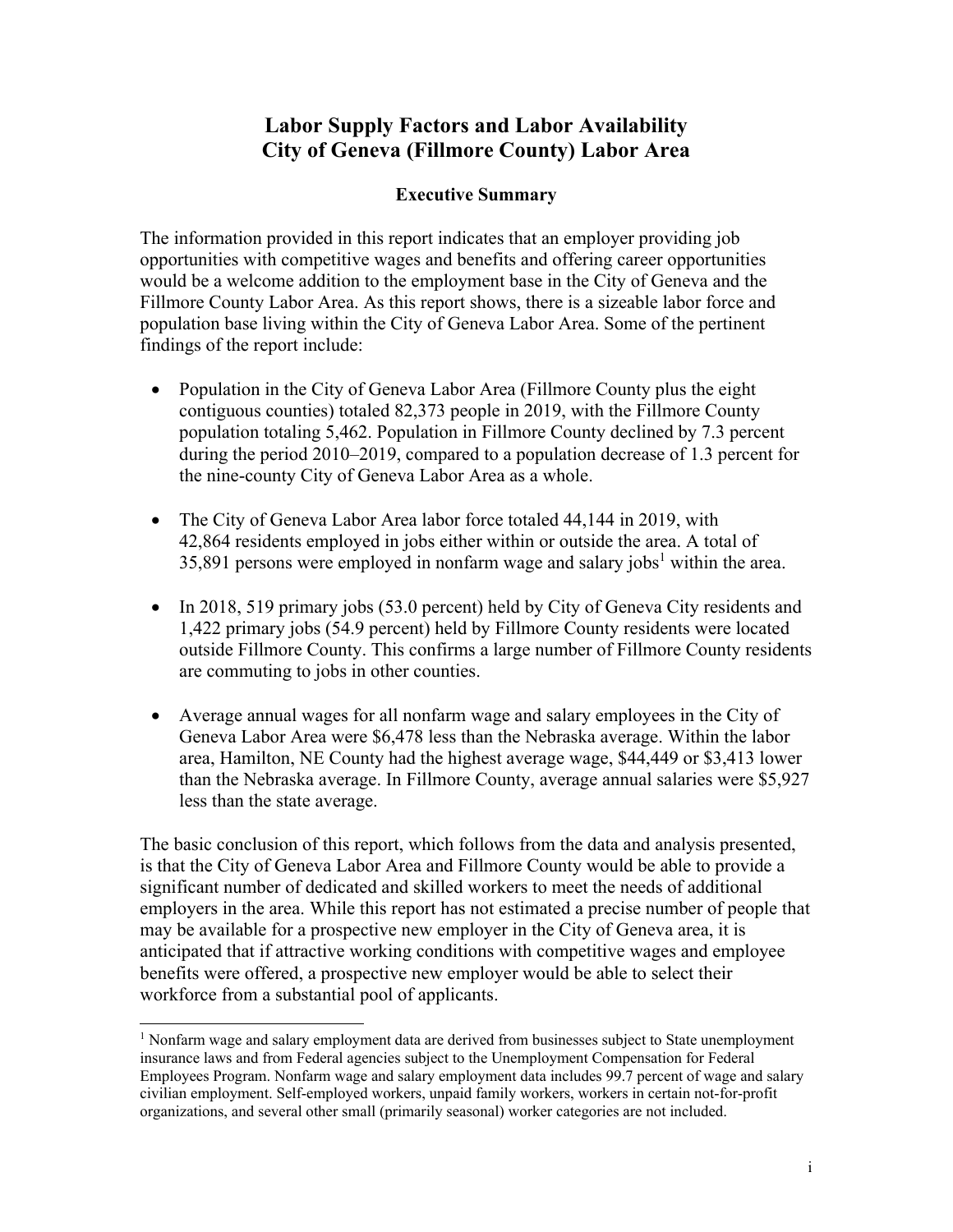# **Labor Supply Factors and Labor Availability City of Geneva (Fillmore County) Labor Area**

This report presents selected labor-related and demographic data that provide insights into the labor supply situation in City of Geneva (Fillmore County) and the surrounding area.

In reviewing the data presented in this report, it will be evident that the City of Geneva Labor Area has a sizeable pool of labor to provide for the labor requirements of additional employers in the area, both in the near term and over the long run. Data presented in this report includes tables on labor force, employment, and population for Fillmore County and for the surrounding counties that make up the potential laborshed area for City of Geneva. Figure One includes a map outlining the geographic area which has been defined as the City of Geneva Labor Area.

An important resource for new or expanding businesses is a readily available supply of workers. Whether an employer requires 5 or 500 workers, they need to have confidence there will be a sufficient number of workers available





to meet their labor requirements. This report is provided as a key analytical tool to identify and quantify the number and selected characteristics of workers available in the City of Geneva Labor Area.

Available labor supply is defined as the number of persons who would potentially apply for employment when a job becomes available. Potential workers are categorized into two groups; those currently employed who would consider other employment opportunities and those who do not currently have a job.

One factor contributing to the available supply of workers is the willingness of workers already employed to change jobs. Factors influencing this decision are related to wages, fringe benefits, hours, and working conditions. Generally, workers are more inclined to change jobs when the wages and benefits for the potential new job are better and/or when they are optimistic about the economy.

Factors contributing to the available supply of people without jobs include the unemployment rate, labor force participation, and migration. To be classified as unemployed, an individual must have been actively looking for work in the last four weeks, unless they were expecting recall from a layoff or waiting to start a job within 30 days.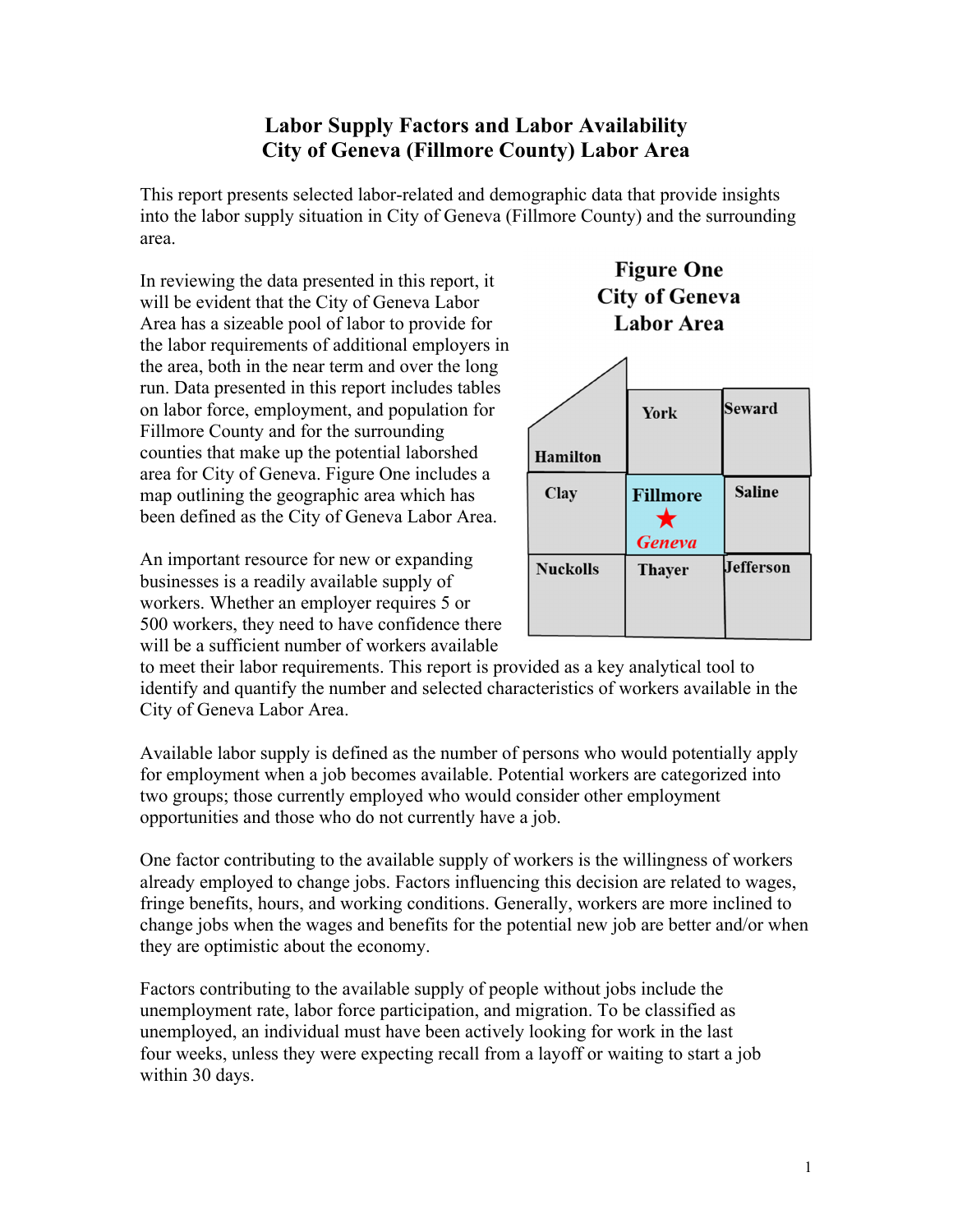There are also potential workers that are classified as not presently in the labor force. These individuals may not be participating in the labor force as employed or unemployed workers for various reasons. They may be unable to work because of school or family responsibilities or they may have an illness that has prevented them from becoming part of the labor force. There may also be workers who have not been able to find employment in the past and have become discouraged or who are no longer actively seeking employment because they perceive there are no attractive job opportunities available in the area. Retired persons are also classified as not in the labor force, although this population group often can provide substantial labor resources for selected business operations. Within the group of persons not currently in the labor force, and therefore not actively seeking employment, are many individuals who would accept a job with attractive working conditions, competitive wages, and employee benefits if one became available.

Population migration is another factor that affects the available labor supply of potential workers who are not presently employed (and may not be seeking work within the local labor market). Persons without jobs and who perceive that there are no job opportunities available locally are the most likely to leave (migrate out) the area for employment opportunities elsewhere.

#### **Labor Force and Employment**

Table One provides data showing labor force and employment trends for the City of Geneva Labor Area and for Fillmore County for selected years from 2014 to 2019. Data in Table One (Part A and Part B, next page) provide two alternate measures of employment for two distinct areas. Data presented in Table One, Part A include labor force, unemployment, employment, unemployment rate, and nonfarm wage and salary employment data for the entire City of Geneva Labor Area (see Figure One). As these data indicate, the total labor force and total employment for the laborshed area as a whole both decreased, with the area labor force declining by 1.1 percent between 2014 and 2019 and total employment declining by 0.9 percent during the same period.

| <b>Table One</b><br>Labor Force and Employment, City of Geneva Labor Area <sup>(a)</sup> , 2014-2019 |                                                      |        |        |        |        |        |                       |
|------------------------------------------------------------------------------------------------------|------------------------------------------------------|--------|--------|--------|--------|--------|-----------------------|
|                                                                                                      |                                                      |        | Part A |        |        |        |                       |
|                                                                                                      | <b>Labor Force and Nonfarm Employment</b>            |        |        |        |        |        |                       |
|                                                                                                      | City of Geneva Labor Area <sup>(a)</sup> , 2014–2019 |        |        |        |        |        |                       |
| (Place of Residence)                                                                                 | 2014                                                 | 2015   | 2016   | 2017   | 2018   | 2019   | $%$ Chg.<br>2014-2019 |
| Labor Force <sup>(b)</sup>                                                                           | 44,622                                               | 44,162 | 44,022 | 43,746 | 44,044 | 44,144 | $-1.1$                |
| Employment                                                                                           | 43,257                                               | 42,911 | 42.789 | 42,583 | 42,842 | 42,864 | $-0.9$                |
| Unemployment $(\#)$                                                                                  | 1,365                                                | 1,251  | 1,233  | 1,163  | 1,202  | 1,280  | $-6.2$                |
| Unemployment Rate $(\%)$                                                                             | 3.1                                                  | 2.8    | 2.8    | 2.7    | 2.7    | 2.9    | (N/A)                 |
| (Place of Work)                                                                                      |                                                      |        |        |        |        |        |                       |
| Nonfarm Employment <sup>(c)</sup>                                                                    | 36,240                                               | 36.348 | 36,455 | 36.536 | 36,436 | 35,891 | $-1.0$                |

Table One continued on following page; notes and sources on following page.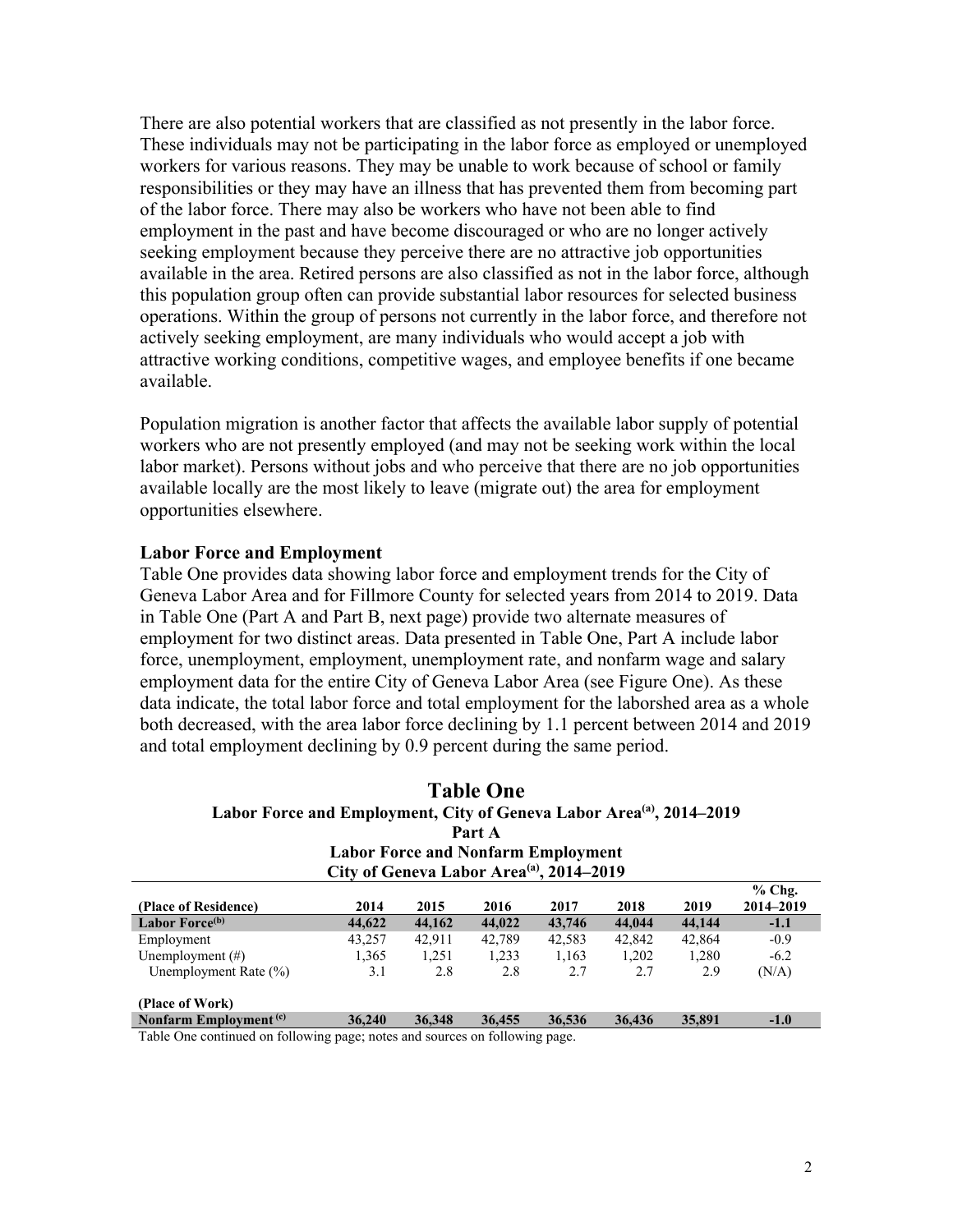#### **Table One — Continued Part B Labor Force and Nonfarm Employment by Industry Fillmore County, NE**

|                                                  |       |          | 1 minute Country |       |       |       | $%$ Chg.  |
|--------------------------------------------------|-------|----------|------------------|-------|-------|-------|-----------|
| (Place of Residence)                             | 2014  | 2015     | 2016             | 2017  | 2018  | 2019  | 2014-2019 |
| Labor Force <sup>(b)</sup>                       | 3,241 | 3,207    | 3,180            | 3,100 | 3,144 | 3,162 | $-2.4$    |
| Employment                                       | 3,163 | 3,112    | 3,092            | 3,023 | 3,063 | 3,080 | $-2.6$    |
| Unemployment (#)                                 | 78    | 95       | 88               | 77    | 81    | 82    | 5.1       |
| Unemployment Rate (%)                            | 2.4   | 3.0      | 2.8              | 2.5   | 2.6   | 2.6   | (N/A)     |
| (Place of Work)                                  |       |          |                  |       |       |       |           |
| Nonfarm Employment <sup>(c)</sup>                | 2,250 | 2,214    | 2,176            | 2,141 | 2,187 | 2,185 | $-2.9$    |
| Goods Producing                                  | 503   | 486      | 484              | 465   | 465   | 465   | $-7.6$    |
| Manufacturing                                    | 176   | 165      | 176              | 168   | 166   | 170   | $-3.4$    |
| <b>Natural Resources</b>                         | 123   | 121      | 113              | 119   | 112   | 105   | $-14.6$   |
| Construction                                     | 204   | 200      | 196              | 177   | 188   | 190   | $-6.9$    |
| Service Providing                                | 1.016 | 1,004    | 972              | 948   | 981   | 984   | $-3.1$    |
| Trade, Trans., Warehousing &<br><b>Utilities</b> | 465   | 471      | 471              | 457   | 468   | 464   | $-0.2$    |
| Information                                      | $Q*$  | $\theta$ | $\theta$         | 10    | 12    | 14    | 55.6      |
| <b>Financial Activities</b>                      | 139   | 137      | 135              | 135   | 133   | 135   | $-2.9$    |
| Professional & Business<br>Services              | $36*$ | $\theta$ | $\theta$         | 42    | 44    | 45    | 25.0      |
| Education & Health Services                      | 207   | 190      | 183              | 181   | 181   | 190   | $-8.2$    |
| Leisure and Hospitality                          | 83    | 78       | 58               | 48    | 70    | 76    | $-8.4$    |
| Other Services, except Public                    | 77    | 79       | 75               | 73    | 73    | 60    | $-22.1$   |
| <b>Total Government</b>                          | 731   | 724      | 720              | 728   | 741   | 736   | 0.7       |
| <b>Federal Government</b>                        | 31    | 26       | 26               | 27    | 30    | 28    | $-9.7$    |
| <b>State Government</b>                          | 700   | 698      | 694              | 701   | 711   | 708   | 1.1       |
| Local Government                                 | 573   | 579      | 581              | 593   | 601   | 607   | 5.9       |

(a) The Labor Area includes Fillmore County and the contiguous Nebraska counties (Clay, Hamilton, Jefferson, Nuckolls, Saline, Seward, Thayer, Nebraska, and York).

<sup>(b)</sup> The labor force data are measured based on the county of residence, irrespective of the county of employment.

(c) The Nonfarm Employment data are for wage and salary employment and are based on the place (county) where the individual is employed, irrespective of the county of residence.

Estimated values provided by Dr. Ken Lemke, Nebraska Public Power District.

Source: U.S. Bureau of Labor Statistics, **www.bls.gov/cew/**.

The second employment measure presented for the City of Geneva Labor Area, nonfarm wage and salary employment fell from 36,240 in 2014 to 35,891 in 2019, a decline of 1.0 percent. In the case of the labor force data (labor force, unemployment, and employment), the respective measures are based on the county of residence. The nonfarm wage and salary employment data are measured based on the county of employment, irrespective of the place of residence of the workers.

The labor force and employment measures presented for Fillmore County (Table One, Part B) indicate that the total labor force in the county declined by 2.4 percent between 2014 and 2019, with total employment (of people residing in Fillmore County, irrespective of their county of employment) declining by 2.6 percent during this period. It is also of interest to note that unemployment increased by 5.1 percent, from 78 in 2014 to 82 in 2019.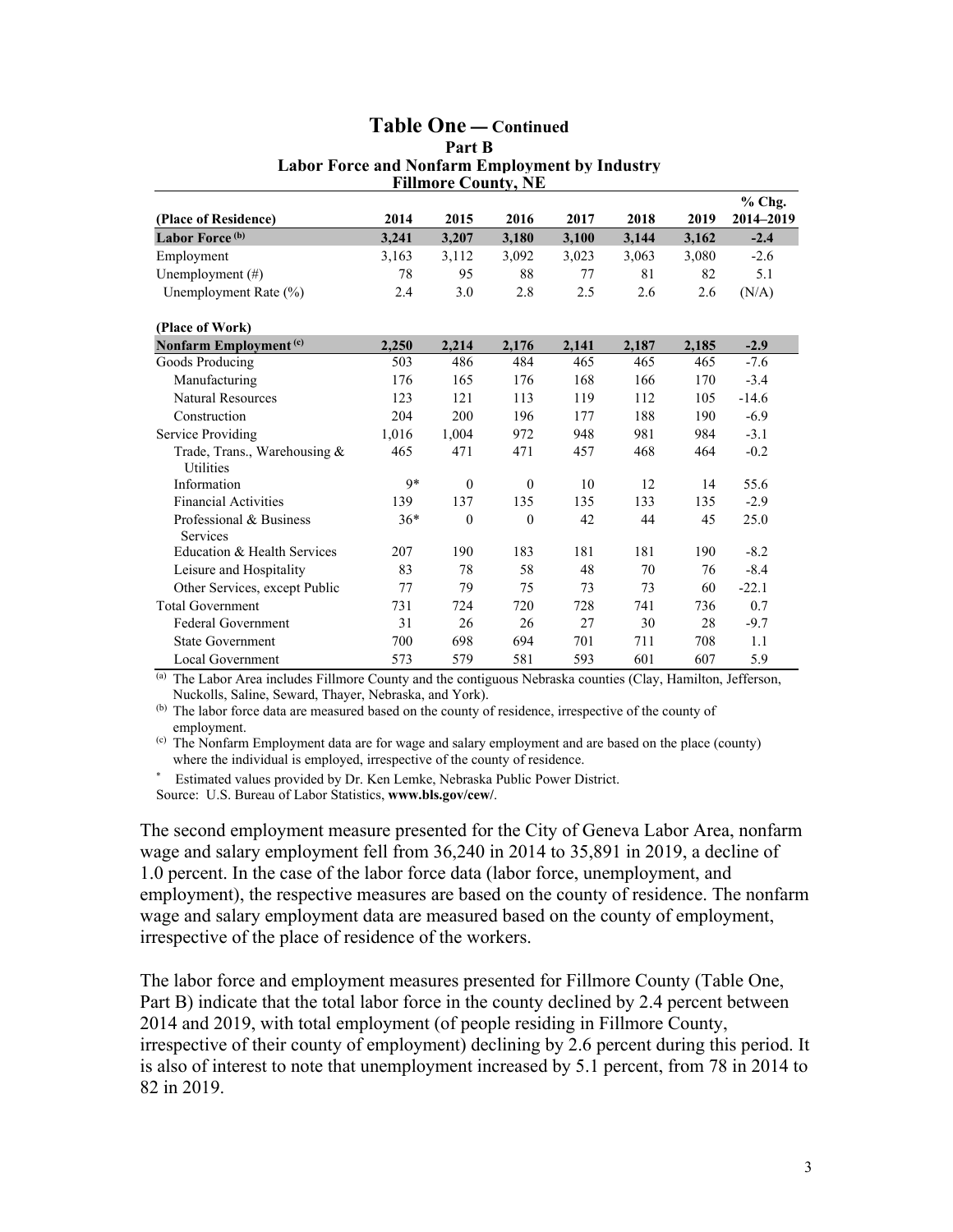As previously noted, the second employment measure presented for Fillmore County, nonfarm wage and salary employment, is based on the county where the person is employed irrespective of their county of residence. Nonfarm wage and salary employment in Fillmore County declined by 2.9 percent between 2014 and 2019. Data presented in Table One, Part B show that the fastest growing employment sector in Fillmore County during the 2014–2019 review period was the Information sector, recording an estimated 55.6 percent increase between 2014 and 2019. The only other private economic sector experiencing growth in employment between 2014 and 2019 was Professional and Business Services (25.0 percent). In the case of the Total Government sector, Federal Government sector employment declined by 9.7 percent, while the State Government employment grew by 1.1 percent and Local Government employment grew by 5.9 percent.

A review of the employment data reported for the City of Geneva Labor Area (Table Two) indicates differences between the nonfarm wage and salary employment reported in each of the counties and the total employment of persons living in these areas. In the case of the entire City of Geneva Labor Area, 2019 nonfarm wage and salary employment was reported to be 35,891, significantly less (6,973) than the reported total employment of persons living within the nine-county City of Geneva Labor Area.

| County              | Labor Force <sup>(a)</sup> | <b>Total</b><br>Emplovment <sup>(a)</sup> | <b>Nonfarm</b><br>Wage & Salary<br>Employment <sup>(b)</sup> | <b>Total Employment</b><br>Minus NF W&S<br><b>Employment</b> | <b>Agricultural</b><br><b>Employment</b> |
|---------------------|----------------------------|-------------------------------------------|--------------------------------------------------------------|--------------------------------------------------------------|------------------------------------------|
| <b>Fillmore, NE</b> | 3,162                      | 3,080                                     | 2,185                                                        | 895                                                          | 544                                      |
| Clay, NE            | 3,298                      | 3,192                                     | 2,358                                                        | 834                                                          | 592                                      |
| Hamilton, NE        | 4,769                      | 4,624                                     | 3,556                                                        | 1,068                                                        | 594                                      |
| Jefferson, NE       | 4,143                      | 4,030                                     | 3,285                                                        | 745                                                          | 717                                      |
| Nuckolls, NE        | 2,404                      | 2,340                                     | 1,485                                                        | 855                                                          | 451                                      |
| Saline, NE          | 7,372                      | 7,133                                     | 7,008                                                        | 125                                                          | 804                                      |
| Seward, NE          | 8,931                      | 8,669                                     | 6,084                                                        | 2,585                                                        | 1,023                                    |
| Thayer, NE          | 2,787                      | 2,713                                     | 2,287                                                        | 426                                                          | 480                                      |
| York, NE            | 7,278                      | 7,083                                     | 7,643                                                        | $-560$                                                       | 773                                      |
| <b>Labor Area</b>   | 44,144                     | 42,864                                    | 35,891                                                       | 6.973                                                        | 5,978                                    |

**Table Two Labor Force, Employment, and Nonfarm Wage and Salary Employment, City of Geneva Labor Area, 2019** 

(a) Labor force and employment data are measured based on the county of residence.

(b) Nonfarm Employment data are for wage and salary employment and are based on the place (county) where the individual is employed, irrespective of the county of residence.

Sources: Labor Data - U.S. Bureau of Labor Statistics, **www.bls.gov/lau/#data**. Farm Employment Data - U.S. Bureau of Economic Analysis, Regional Accounts Data, **www.bea.gov/regional/reis/**.

There are two major reasons for differences in the total employment and nonfarm employment values. First, nonfarm wage and salary employment excludes self-employed workers, unpaid family workers, workers in certain not-for-profit organizations, and several other small (primarily seasonal and farm) worker categories–these workers are included in estimates of total employment. Second estimates of nonfarm wage and salary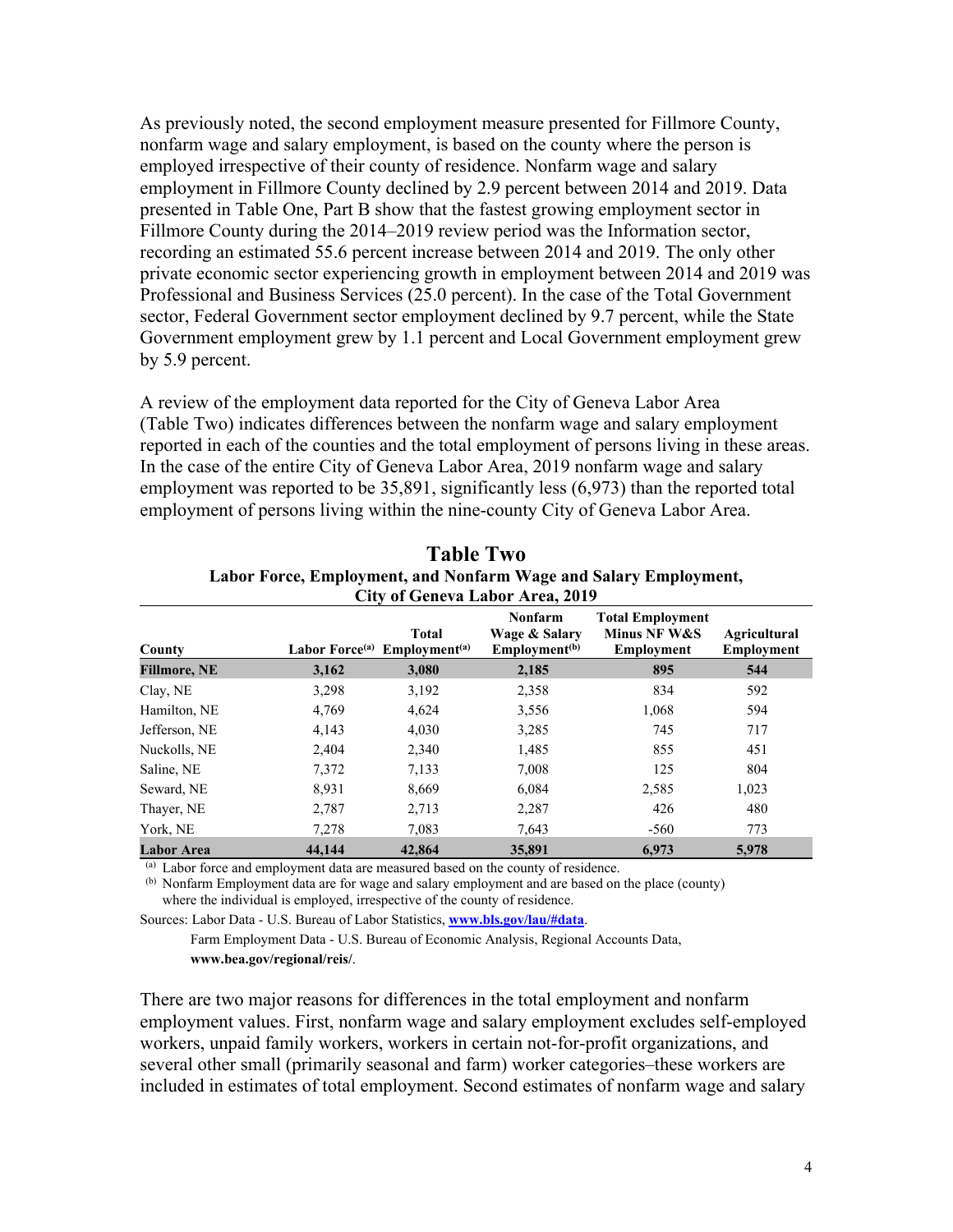employment are based on the area where the jobs (businesses) are located while estimates of total employment are based on the area where workers live.

Table Two also includes information on agricultural employment, which includes farm proprietors. As shown in Table Two, 5,978 people in the City of Geneva Labor Area were employed in agriculture in 2019. It is important to note, that for Nebraska as a whole, approximately 56.6 percent of principal farm operators reported at least some off-farm employment and approximately 37.9 percent reported they worked more than 200 days off the farm.

The number of nonfarm wage and salary workers in the City of Geneva Labor Area is shown by major industry sector and by county in Table Three. The reader is reminded that nonfarm wage and salary workers are counted in the county where they are employed. Individuals with more than one job are counted at each establishment (and in each county) where they work. Table Three provides information about the number of workers in the labor area by county and major industry category.

| City of Geneva Labor Area, by County, 2019 |                             |        |                                                   |                                                          |                  |            |           |            |
|--------------------------------------------|-----------------------------|--------|---------------------------------------------------|----------------------------------------------------------|------------------|------------|-----------|------------|
|                                            | <b>Natural</b><br>resources |        |                                                   | Trade,<br>transportation, and health Financial All other | <b>Education</b> |            |           |            |
| County                                     | and mining                  |        | <b>Construction Manufacturing</b>                 | and utilities                                            | services         | activities | services  | Government |
| <b>Fillmore</b>                            | 105                         | 190    | 170                                               | 464                                                      | <b>190</b>       | 135        | 195       | 736        |
| Clay                                       | 180                         | 190    | 314                                               | 495                                                      | 187              | 87         | 184       | 721        |
| Hamilton                                   | 135                         | 146    | 462                                               | 1,037                                                    | 433              | 140        | 618       | 585        |
| Jefferson                                  | 263                         | 177    | 620                                               | 710                                                      | 459              | 79         | 376       | 601        |
| Nuckolls                                   | $25*$                       | 50     | $10*$                                             | 309                                                      | 377              | 79         | 248       | 387        |
| Saline                                     | 68                          | 106    | 2,899                                             | 956                                                      | 699              | 168        | 627       | 1,486      |
| Seward                                     | 152                         | 453    | 1,069                                             | 1,128                                                    | 993              | 244        | 909       | 1,136      |
| Thayer                                     | 125                         | 90     | 514                                               | 435                                                      | 156              | 135        | 172       | 660        |
| <b>Labor Area</b>                          | 1,514                       | 1,701  | 7,018                                             | 6,957                                                    | 4,661            | 1,484      | 5,119     | 7,438      |
| Nebraska                                   | 15,752                      | 53,721 | 99,932                                            | 188,048                                                  | 139,266          | 67,401     | 257,120   | 161,123    |
|                                            |                             |        | Percent of Total Nonfarm Wage & Salary Employment |                                                          |                  |            |           |            |
|                                            |                             |        |                                                   |                                                          | <b>Education</b> |            |           |            |
|                                            | <b>Natural</b>              |        |                                                   | Trade.                                                   | and              |            |           |            |
|                                            | resources                   |        |                                                   | transportation,                                          | health           | Financial  | All other |            |
|                                            |                             |        | and mining Construction Manufacturing             | and utilities                                            | services         | activities | services  | Government |
| <b>Labor Area</b>                          | 4.2                         | 4.7    | 19.6                                              | 19.4                                                     | <b>13.0</b>      | 4.1        | 14.3      | 20.7       |
| Nebraska                                   | 1.6                         | 5.5    | 10.2                                              | 19.1                                                     | 14.2             | 6.9        | 26.2      | 16.4       |

# **Table Three Nonfarm Wage and Salary Employment, by Industry Sector**

\* Values are estimates by Dr. Ken Lemke, Nebraska Public Power District. Source: U.S. Bureau of Labor Statistics, **www.bls.gov/cew/**.

In addition to displaying the number of workers by major industry sector, Table Three also compares the percentage distribution of workers by industry in the City of Geneva Labor Area with the distribution for the State of Nebraska. As these data show, the industry distribution of employment for the City of Geneva Labor Area is significantly different than that for Nebraska as a whole.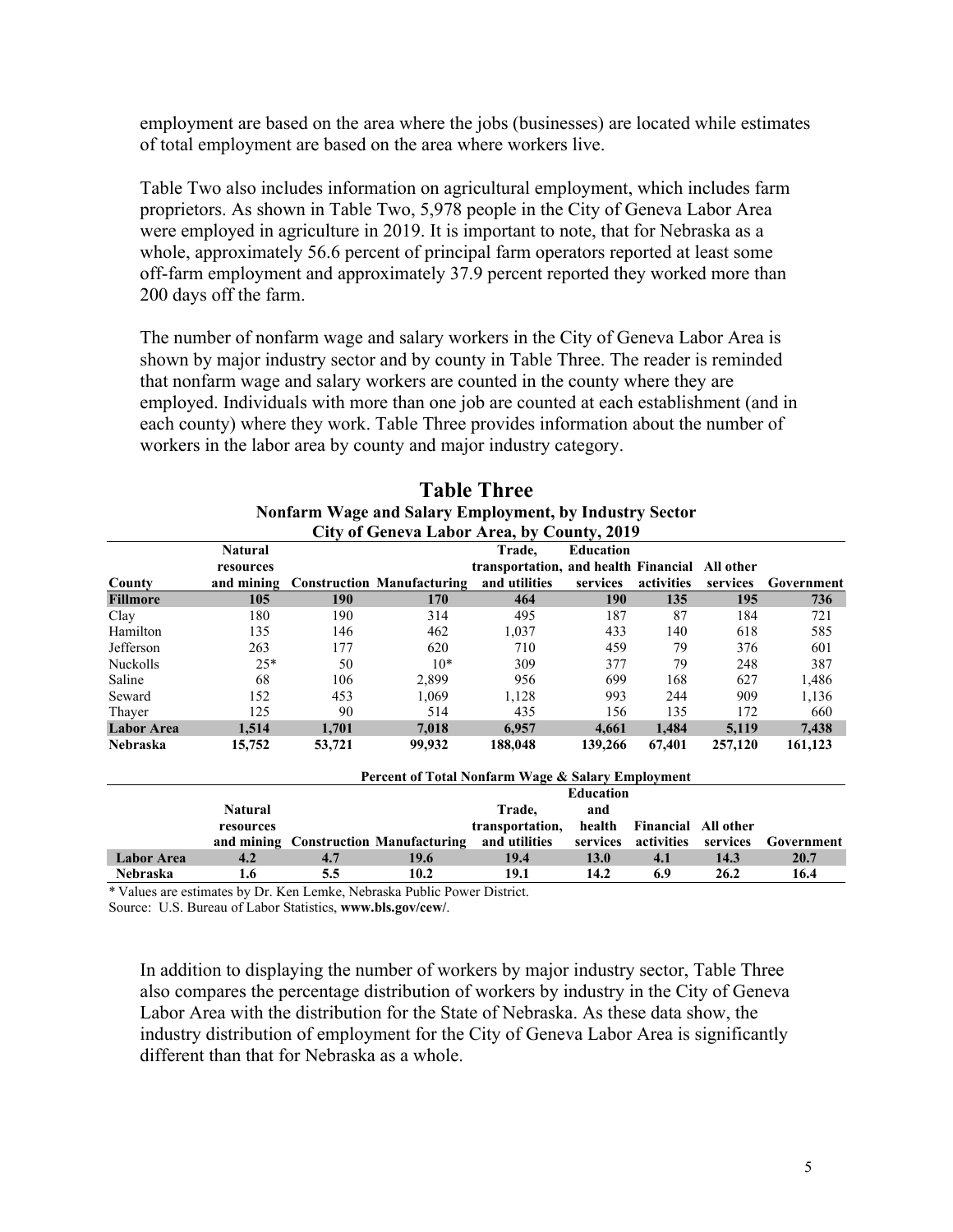The most significant deviations between Nebraska and the City of Geneva Labor Area occur in the Manufacturing sector employment, with 19.6 percent of nonfarm wage and salary workers in the City of Geneva area employed in that sector, compared to 10.2 percent for Nebraska. Conversely, only 14.3 percent of nonfarm wage and salary workers in the City of Geneva Labor Area are employed in the All Other Services sector, compared to 26.2 percent for Nebraska as a whole.

Table Four, Part A provides data showing labor cost comparisons, by county, for all private wage and salary workers for the City of Geneva Labor Area. It is important to remember that the wage and salary employment is reported by county of employment and does not provide an indication of the average weekly and annual wage for residents of the respective counties. Obviously, labor cost is an important consideration in any analysis of the labor availability in an area. Pay data for workers covered by unemployment insurance laws in Nebraska are the source of the labor cost information. Average annual pay is calculated by dividing the total payroll for wage and salary workers by the average annual number of employees.

A review of the data in Table Four, Part A indicates that average annual salaries in Fillmore County (\$41,935 for all wage and salary employees for all private industries) are slightly higher than for the City of Geneva Labor Area as a whole and four of the other counties that make up the area. Also, Fillmore County average annual salaries are \$5,927 (12.4 percent) less than the state average. Average annual salaries for the City of Geneva Labor Area (\$41,384) were \$6,478 (13.5 percent) less than the Nebraska average. These data suggest there would be a positive labor supply response in Fillmore County to the creation of additional employment opportunities with competitive wages and benefits.

| Part A                                                                |                                                                    |                       |                       |  |  |  |  |
|-----------------------------------------------------------------------|--------------------------------------------------------------------|-----------------------|-----------------------|--|--|--|--|
| <b>Average Annual Pay and Average Weekly Wages by Industry Groups</b> |                                                                    |                       |                       |  |  |  |  |
|                                                                       | All Covered <sup>(a)</sup> Wage and Salary Workers, All Industries |                       |                       |  |  |  |  |
|                                                                       | Average                                                            | <b>Average Weekly</b> | <b>Average Annual</b> |  |  |  |  |
| County                                                                | <b>Employment</b>                                                  | <b>Wages</b>          | Wages                 |  |  |  |  |
| Fillmore                                                              | 2,185                                                              | \$806                 | \$41,935              |  |  |  |  |
| Clay                                                                  | 2,358                                                              | \$831                 | \$43,201              |  |  |  |  |
| Hamilton                                                              | 3,556                                                              | \$855                 | \$44,449              |  |  |  |  |
| Jefferson                                                             | 3,285                                                              | \$726                 | \$37,727              |  |  |  |  |
| Nuckolls                                                              | 1,485                                                              | \$652                 | \$33,893              |  |  |  |  |
| Saline                                                                | 7,008                                                              | \$835                 | \$43,440              |  |  |  |  |
| Seward                                                                | 6,084                                                              | \$813                 | \$42,301              |  |  |  |  |
| Thayer                                                                | 2,287                                                              | \$750                 | \$38,997              |  |  |  |  |
| York                                                                  | 7,643                                                              | \$776                 | \$40,363              |  |  |  |  |
| <b>Labor Area</b>                                                     | 35,891                                                             | \$794                 | \$41,384              |  |  |  |  |
| <b>Nebraska</b>                                                       | 982,362                                                            | \$920                 | \$47,862              |  |  |  |  |

| <b>Table Four</b>                                                          |
|----------------------------------------------------------------------------|
| Average Pay by Industry Groups, City of Geneva Labor Area & Nebraska, 2019 |

Table Four continued on following page; notes and sources on following page.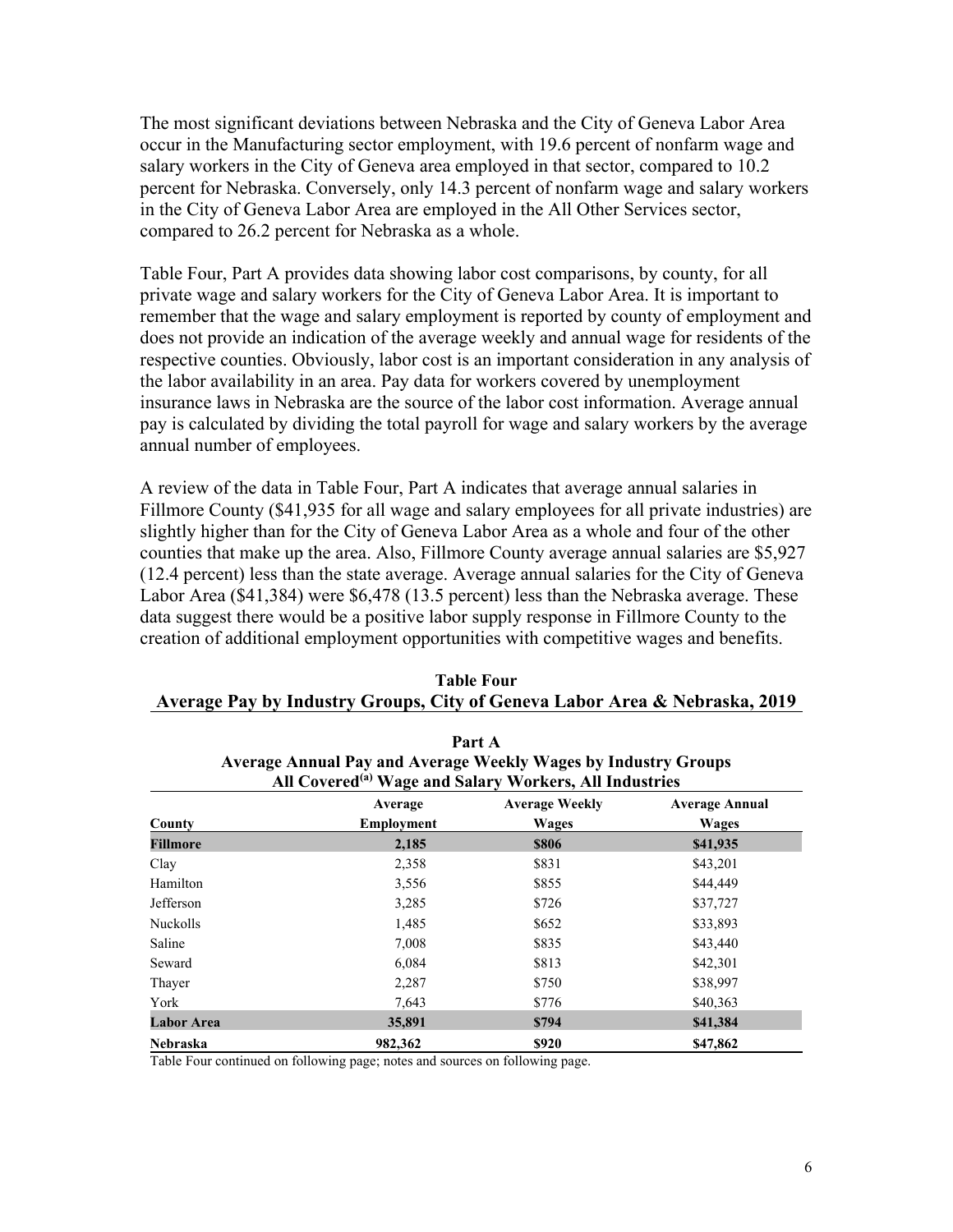|                                                                                                             | <b>Table Four — Continued</b> |                                   |          |                       |                                            |                                |                                                      |             |
|-------------------------------------------------------------------------------------------------------------|-------------------------------|-----------------------------------|----------|-----------------------|--------------------------------------------|--------------------------------|------------------------------------------------------|-------------|
|                                                                                                             | Part B                        |                                   |          |                       |                                            |                                |                                                      |             |
| Average Annual Pay All Covered <sup>(a)</sup> Wage and Salary Workers<br><b>By Selected Industry Groups</b> |                               |                                   |          |                       |                                            |                                |                                                      |             |
| County                                                                                                      | Goods-<br>producing           | <b>Manufacturing Construction</b> |          | Service-<br>providing | Trade,<br>transportation,<br>and utilities | <b>Financial</b><br>activities | Professional<br>and business Leisure and<br>services | hospitality |
| <b>Fillmore</b>                                                                                             | \$53,843                      | \$55,382                          | \$53,368 | \$39,251              | \$39,233                                   | \$63,976                       | \$46,244                                             | \$9,189     |
| Clay                                                                                                        | \$54,489                      | \$48,493                          | \$47,565 | \$33,905              | \$38,724                                   | \$42,281                       | N/A                                                  | \$9,597     |
| Hamilton                                                                                                    | \$48,918                      | \$52,244                          | \$45,833 | \$42,594              | \$50,500                                   | \$45,544                       | \$39,170                                             | \$13,092    |
| Jefferson                                                                                                   | \$47,237                      | \$48,122                          | \$50,698 | \$32,578              | \$31,819                                   | \$39,931                       | \$44,055                                             | \$12,140    |
| <b>Nuckolls</b>                                                                                             | \$43,282                      | (N/A)                             | \$30,988 | \$33,851              | \$36,210                                   | \$52,100                       | \$27,153                                             | \$8,935     |
| Saline                                                                                                      | \$53,000                      | \$53,902                          | \$36,205 | \$34,333              | \$37,297                                   | \$48,627                       | \$43,769                                             | \$12,376    |
| Seward                                                                                                      | \$52,799                      | \$58,773                          | \$43,205 | \$36,258              | \$37,221                                   | \$56,995                       | \$48,047                                             | \$12,586    |
| Thayer                                                                                                      | \$41,442                      | \$41,469                          | \$36,803 | \$38,373              | \$46,494                                   | \$49,827                       | \$28,959                                             | \$8,284     |
| York                                                                                                        | \$50,237                      | \$54,066                          | \$46,584 | \$35,401              | \$37,226                                   | \$46,731                       | \$42,062                                             | \$15,133    |
| <b>Nebraska</b>                                                                                             | \$52,127                      | \$52,708                          | \$53,811 | \$46,319              | \$41,566                                   | \$69,067                       | \$60,590                                             | \$17,221    |

#### (N/A) - Not Available.

(a) Includes employers that are subject to Nebraska Employment Security Laws.

Source: U.S. Bureau of Labor Statistics, **www.bls.gov/cew/**.

Table Four, Part B provides average annual wages, by county and by major industry sector, for the counties that make up the City of Geneva Labor Area. As the data in Table Four, Part A indicate, the highest overall average annual wages in the area are for wage and salary workers employed in Hamilton County. The average annual wage for all wage and salary workers (working) in Hamilton County was \$44,449 in 2019, which was \$3,065 (7.4 percent) higher than the average for the City of Geneva Labor Area as a whole, and \$3,413 (7.1 percent) less than the Nebraska average. A review of the industry specific data for average annual wages for Hamilton County indicates that the high average annual wage results from the extremely high average wage in the Trade, Transportation, and Utilities industry group.

Table Five on the following page provides information on entry, average, and experienced wages for selected occupations across all industry groups for businesses located in Fillmore County, Nebraska. Entry level and experienced wage rates represent the means of the lower third and upper two-thirds of the wage distribution, respectively. Additional estimates of wages by occupation for the City of Geneva Zip Code Tabulation Area<sup>2</sup> and Fillmore County are provided in Appendix A of this report.

 $2$  A Zip Code Tabulation Area is a geographic location similar to but not necessarily the same as a postal zip code area. In rural areas both Zip Code Tabulation Areas and postal zip code areas often extend beyond the corporate limits of an incorporated area.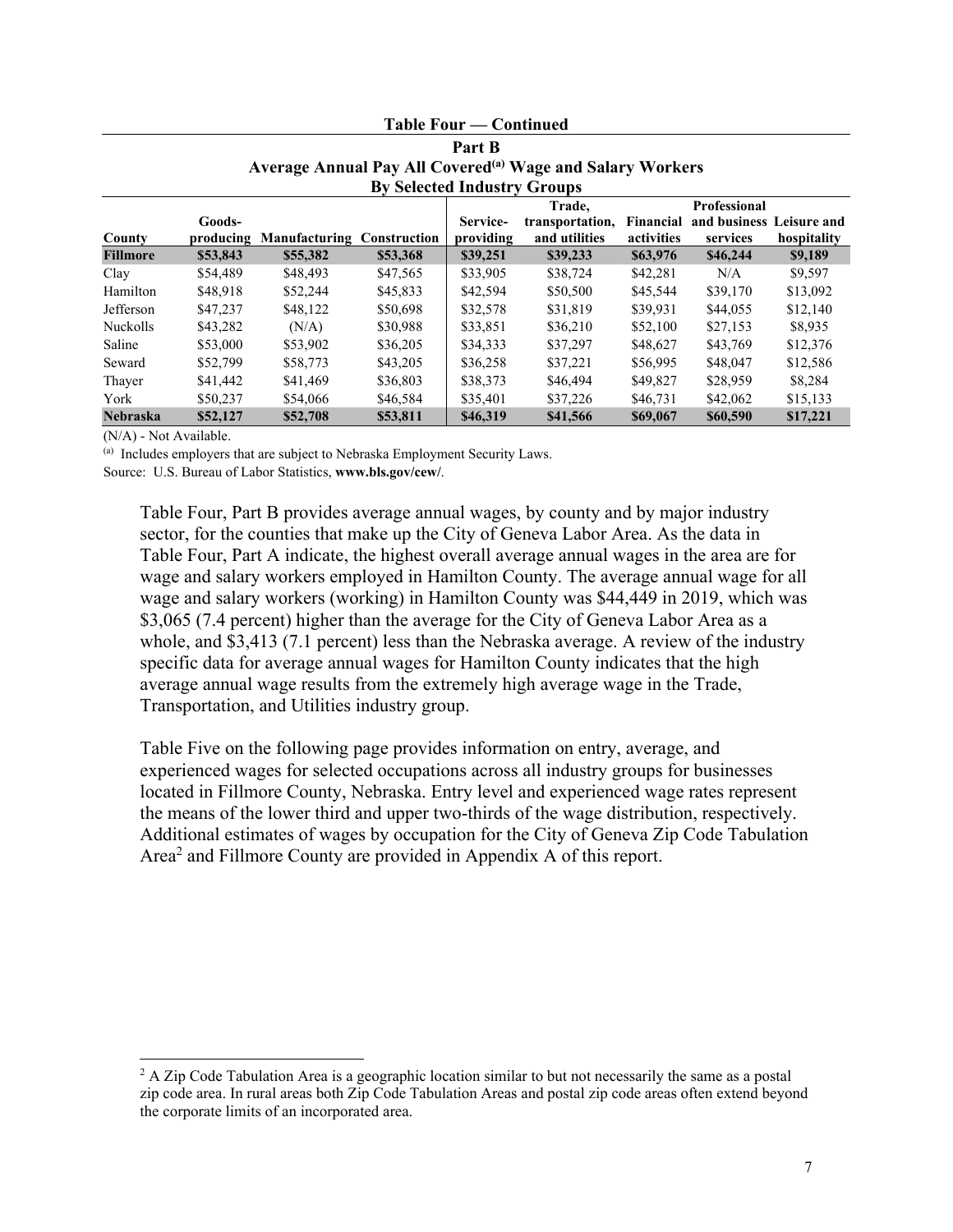| THINDIV COUNTY INDIASNA, 2014 QUATIVE 2020                 |                     |                                 |                                 |  |  |  |  |
|------------------------------------------------------------|---------------------|---------------------------------|---------------------------------|--|--|--|--|
| Occupation                                                 | Average<br>(S/hour) | <b>Entry Level</b><br>(\$/hour) | <b>Experienced</b><br>(\$/hour) |  |  |  |  |
| General and Operations Managers                            | 42.75               | 30.16                           | 49.05                           |  |  |  |  |
| Business and Financial Operations Occupations              | 28.55               | 15.62                           | 35.01                           |  |  |  |  |
| Educational Instruction and Library Occupations            | 19.71               | 13.25                           | 22.95                           |  |  |  |  |
| Healthcare Support Occupations                             | 12.20               | 10.93                           | 12.83                           |  |  |  |  |
| <b>Registered Nurses</b>                                   | 30.05               | 26.82                           | 31.66                           |  |  |  |  |
| <b>Healthcare Support Occupations</b>                      | 12.20               | 10.93                           | 12.83                           |  |  |  |  |
| Food Preparation and Serving Related Occupations           | 12.62               | 9.81                            | 14.03                           |  |  |  |  |
| Building and Grounds Cleaning and Maintenance Occupations  | 14.18               | 11.35                           | 15.60                           |  |  |  |  |
| Sales and Related Occupations                              | 22.91               | 15.20                           | 26.77                           |  |  |  |  |
| Office and Administrative Support Occupations              | 17.64               | 12.78                           | 20.07                           |  |  |  |  |
| Construction and Extraction Occupations                    | 22.09               | 16.42                           | 24.92                           |  |  |  |  |
| Installation, Maintenance, and Repair Occupations          | 21.65               | 16.83                           | 24.07                           |  |  |  |  |
| Production Occupations                                     | 24.43               | 15.79                           | 28.74                           |  |  |  |  |
| First-Line Supervisors of Production and Operating Workers | 39.56               | 25.40                           | 46.65                           |  |  |  |  |
| Transportation and Material Moving Occupations             | 19.11               | 12.44                           | 22.45                           |  |  |  |  |

## **Table Five Entry, Average, and Experienced Hourly Wage Levels, Selected Occupations Fillmore County Nebraska, 2nd Quarter 2020**

Source: Nebraska Department of Labor, Office of Labor Market Information, Occupational Employment Statistics, August 2020.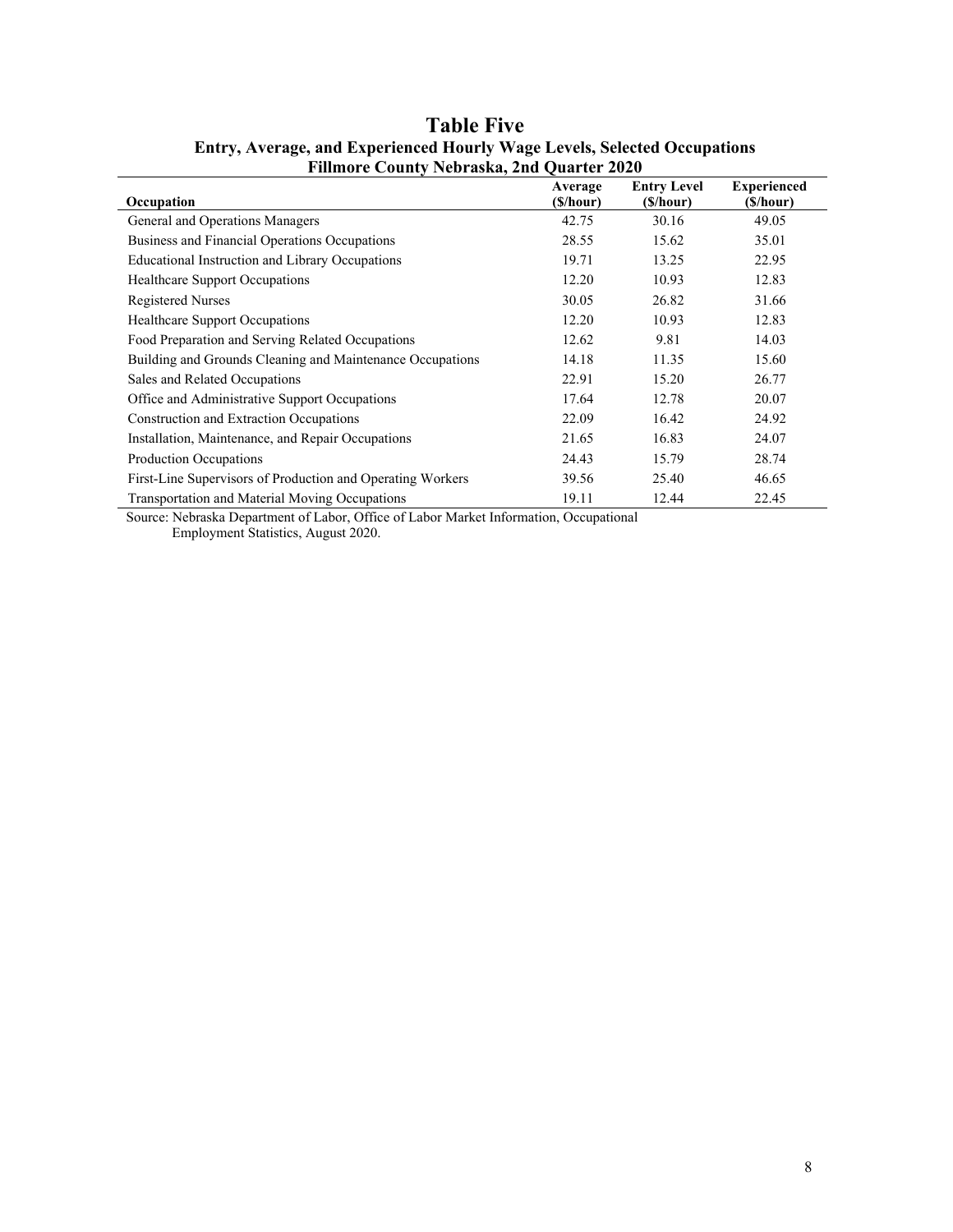#### **Commuting Patterns**

Table Six provides data from the 2018 U.S. Census, Longitudinal Employer-Household Dynamics Program showing commuting patterns for workers living in the City of Geneva Labor Area. Data in Table Six indicate, a significant number (and percentage) of workers in the area commuted outside of their county of residence for employment. Data for Fillmore County indicate that 1,422, or 54.9 percent of the employed workers, commuted to other counties for employment. For three of the other counties in the City of Geneva Labor Area, the percentage of commuters was greater than for Fillmore County. In the case of Clay County, 1,533, or 63.6 percent of employed workers commuted out of their county of residence for employment. Other counties with at least 50.0 percentage of employed workers commuting to other counties for employment include Hamilton (60.2 percent), Seward (60.0 percent), Nuckolls (54.2 percent), and Saline with 52.6 percent of employed workers commuting out of their county of residence for employment.

| <b>Table Six</b><br><b>Commuting Patterns, City of Geneva Labor Area</b><br><b>Jobs Outside County of Residence, 2018</b> |                                                          |          |  |  |  |
|---------------------------------------------------------------------------------------------------------------------------|----------------------------------------------------------|----------|--|--|--|
|                                                                                                                           | <b>County Residents</b><br><b>Working Outside County</b> |          |  |  |  |
| County                                                                                                                    | <b>Number</b>                                            | Percent  |  |  |  |
| <b>Fillmore</b>                                                                                                           | 1,422                                                    | 54.9%    |  |  |  |
| Clay                                                                                                                      | 1,533                                                    | 63.6%    |  |  |  |
| Hamilton                                                                                                                  | 2,636                                                    | $60.2\%$ |  |  |  |
| <b>Jefferson</b>                                                                                                          | 1,702                                                    | 49.3%    |  |  |  |
| <b>Nuckolls</b>                                                                                                           | 953                                                      | 54.2%    |  |  |  |
| Saline                                                                                                                    | 3,600                                                    | 52.6%    |  |  |  |
| Seward                                                                                                                    | 4.977                                                    | 60.0%    |  |  |  |
| Thayer                                                                                                                    | 874                                                      | 41.1%    |  |  |  |
| York                                                                                                                      | 2,845                                                    | 44.1%    |  |  |  |

Source: U.S. Bureau of the Census, *Longitudinal Employer-Household Dynamics,* **onthemap.ces.census.gov/**.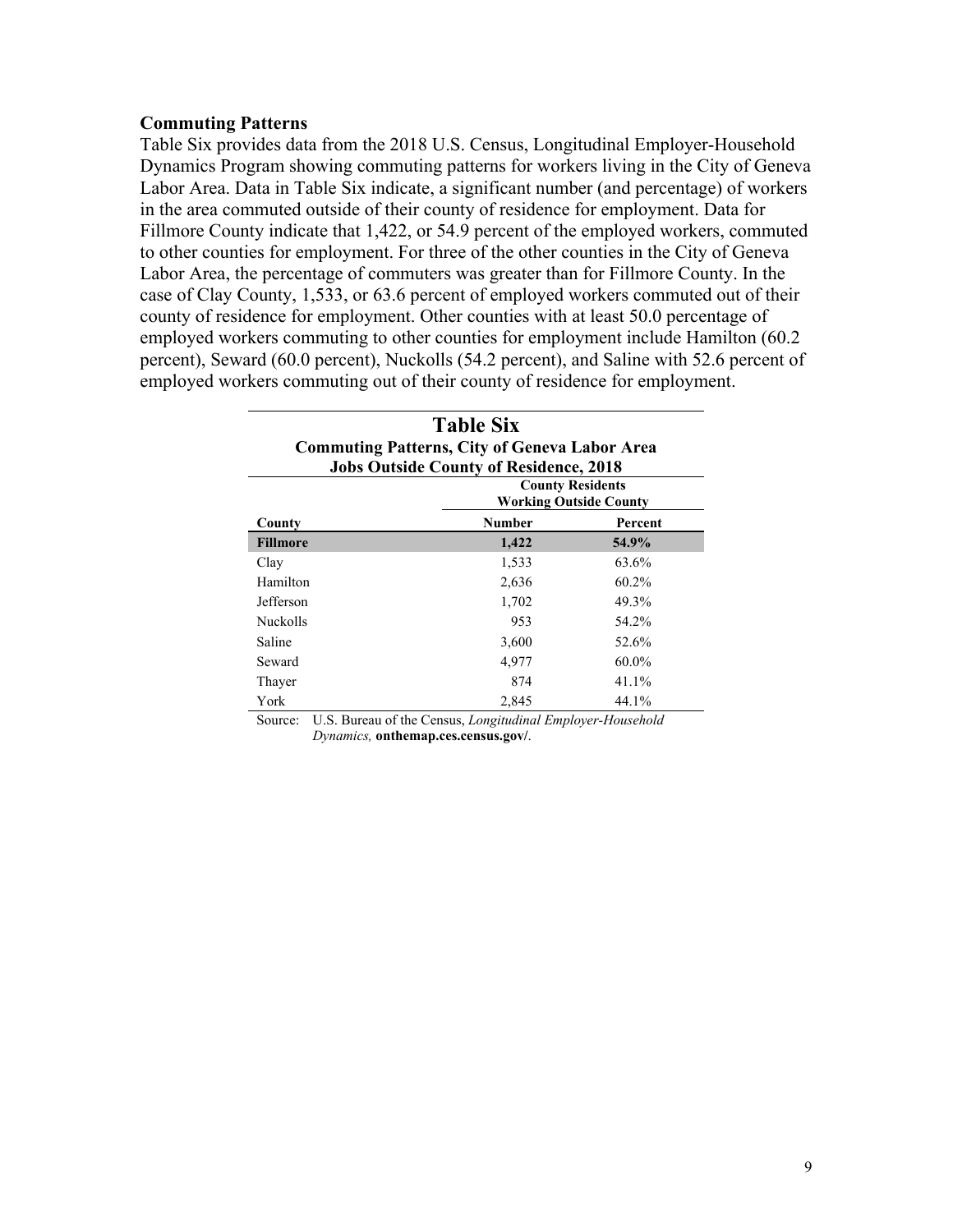Table Seven provides further detail illustrating the willingness of workers in City of Geneva and Fillmore County to travel for employment. In 2018, residents of Fillmore County worked at a total of 2,591 jobs; a resident could work at more than one job. Of these 2,591 jobs, the largest number, 1,169 or 45.1 percent, were located in Fillmore County, while 280 or 10.8 percent were located in York County. Other counties with high numbers of workers from Fillmore County were Lancaster (231 jobs), Thayer (129 jobs), and Douglas (105 jobs).

Also in 2018, residents of the City of Geneva worked at a total of 979 jobs with the largest number, 460 or 47.0 percent located in Fillmore County. Other counties with large numbers of workers from the City of Geneva include York (92 jobs), Lancaster (91 jobs), Thayer (49 jobs), and Douglas (43 jobs).

| <b>Location of Jobs Held by City of Geneva and Fillmore County Residents, 2018</b> |                                       |                     |                                            |                     |  |  |
|------------------------------------------------------------------------------------|---------------------------------------|---------------------|--------------------------------------------|---------------------|--|--|
|                                                                                    |                                       | % City of           | <b>Primary Jobs</b>                        | % Fillmore          |  |  |
|                                                                                    | <b>Primary Jobs Held</b>              | Geneva              | <b>Held by</b>                             | County              |  |  |
| <b>County Where</b><br><b>Jobs are Located</b>                                     | by City of Geneva<br><b>Residents</b> | Residents'          | <b>Fillmore County</b><br><b>Residents</b> | Residents'          |  |  |
|                                                                                    |                                       | <b>Primary Jobs</b> |                                            | <b>Primary Jobs</b> |  |  |
| <b>Fillmore</b>                                                                    | 460                                   | 47.0%               | 1,169                                      | $45.1\%$            |  |  |
| York                                                                               | 92                                    | $9.4\%$             | 280                                        | 10.8%               |  |  |
| Lancaster                                                                          | 91                                    | $9.3\%$             | 231                                        | 8.9%                |  |  |
| Thayer                                                                             | 49                                    | $5.0\%$             | 129                                        | $5.0\%$             |  |  |
| Douglas                                                                            | 43                                    | $4.4\%$             | 105                                        | $4.1\%$             |  |  |
| All Other Locations                                                                | 244                                   | 24.9%               | 677                                        | $26.1\%$            |  |  |
| <b>Total Resident Jobs</b>                                                         | 979                                   | 100.0%              | 2,591                                      | 100.0%              |  |  |

# **Table Seven Commuting Patterns, City of Geneva Labor Area**

Source: U.S. Bureau of the Census, *Longitudinal Employer-Household Dynamics,* **onthemap.ces.census.gov/**.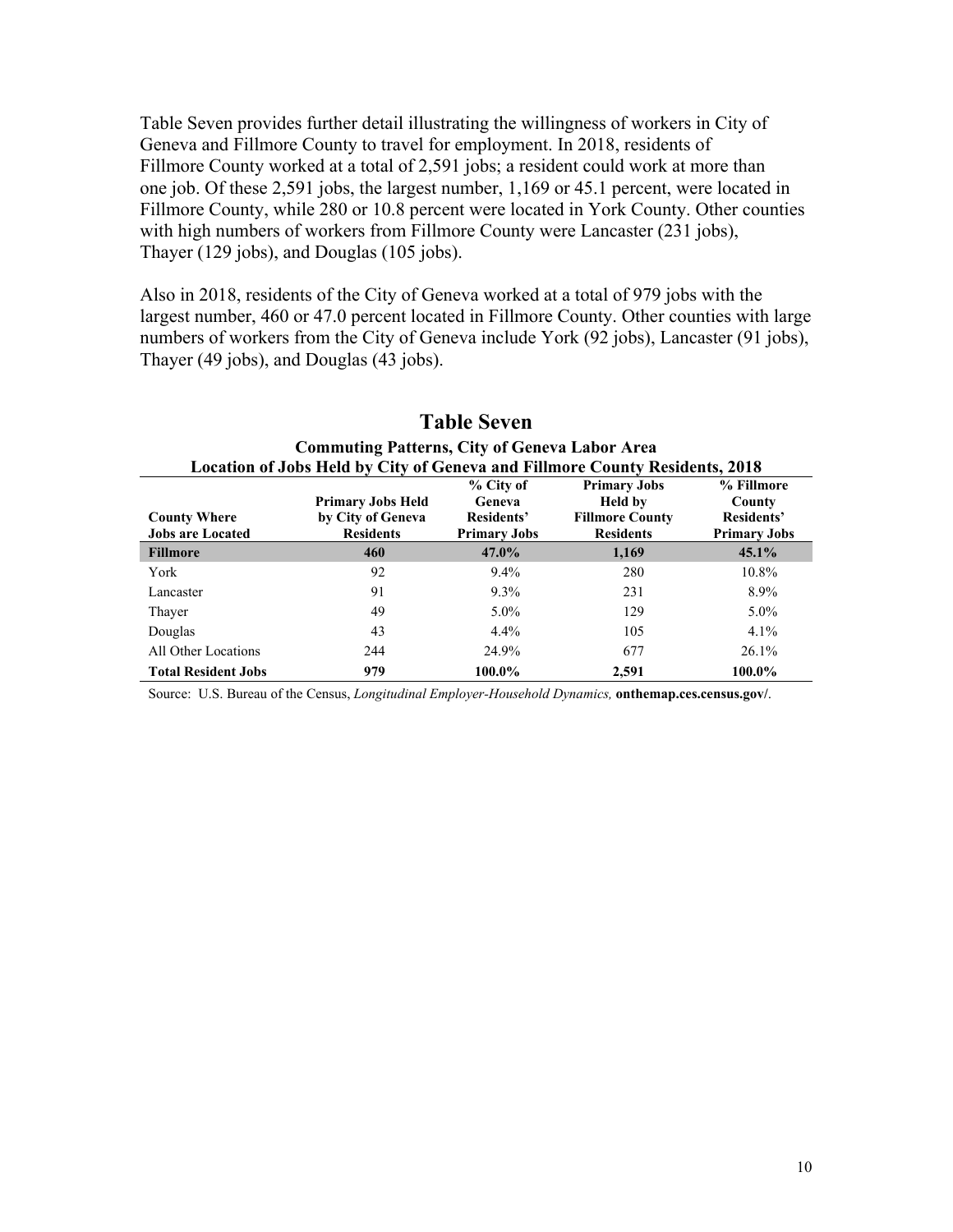Table Eight provides data showing the willingness of workers in other counties to commute to the City of Geneva and Fillmore County for employment. In 2018, 441 or 41.6 percent of the 1,061 primary jobs in the City of Geneva were held by residents of other counties. Thayer County was home to the greatest number of workers commuting into the City of Geneva from outside Fillmore County, 57 or 5.4 percent. Other counties with large numbers of workers commuting into the City of Geneva for their primary jobs included York, 57 or 5.4 percent; Clay, 45 or 4.2 percent; Saline, 40 or 3.8 percent; Lancaster, 31 or 2.9 percent; and Buffalo, 16 or 1.5 percent.

Data in Table Eight indicate 873 (42.8 percent) of the 2,042 primary jobs in Fillmore County were held by workers commuting from other counties. In 2018, York County was home to the greatest number of workers commuting into Fillmore for primary jobs, 121 or 5.9 percent. Other counties with large numbers of workers commuting into Fillmore County for their primary jobs included Saline, 94 or 4.6 percent; Thayer, 87 or 4.3 percent; Clay, 86 or 4.2 percent; Lancaster, 52 or 2.5 percent; and Buffalo, 30 or 1.5 percent.

| <b>Sources of City of Geneva and Fillmore County Workers, 2018</b> |                                                         |                                                    |                                                     |                                                   |  |
|--------------------------------------------------------------------|---------------------------------------------------------|----------------------------------------------------|-----------------------------------------------------|---------------------------------------------------|--|
| <b>County Where</b><br><b>Workers Live</b>                         | <b>Primary Jobs in</b><br><b>City of Geneva</b><br>City | % Primary<br>Jobs in City of<br><b>Geneva City</b> | <b>Primary Jobs in</b><br><b>Fillmore</b><br>County | % Primary<br>Jobs in<br><b>Fillmore</b><br>County |  |
| <b>Fillmore</b>                                                    | 620                                                     | 58.4%                                              | 1,169                                               | $57.2\%$                                          |  |
| York                                                               | 57                                                      | $5.4\%$                                            | 121                                                 | 5.9%                                              |  |
| Saline                                                             | 40                                                      | 3.8%                                               | 94                                                  | $4.6\%$                                           |  |
| Thayer                                                             | 57                                                      | 5.4%                                               | 87                                                  | 4.3%                                              |  |
| Clay                                                               | 45                                                      | $4.2\%$                                            | 86                                                  | $4.2\%$                                           |  |
| Lancaster                                                          | 31                                                      | 2.9%                                               | 52                                                  | 2.5%                                              |  |
| Buffalo                                                            | 16                                                      | $1.5\%$                                            | 30                                                  | 1.5%                                              |  |
| All Other Locations                                                | 195                                                     | 18.4%                                              | 403                                                 | 19.7%                                             |  |
| <b>Total Primary Jobs</b>                                          | 1.061                                                   | 100.0%                                             | 2.042                                               | 100.0%                                            |  |

**Table Eight Commuting Patterns, City of Geneva Labor Area** 

Source: U.S. Bureau of the Census, *Longitudinal Employer-Household Dynamics,*  **onthemap.ces.census.gov/**.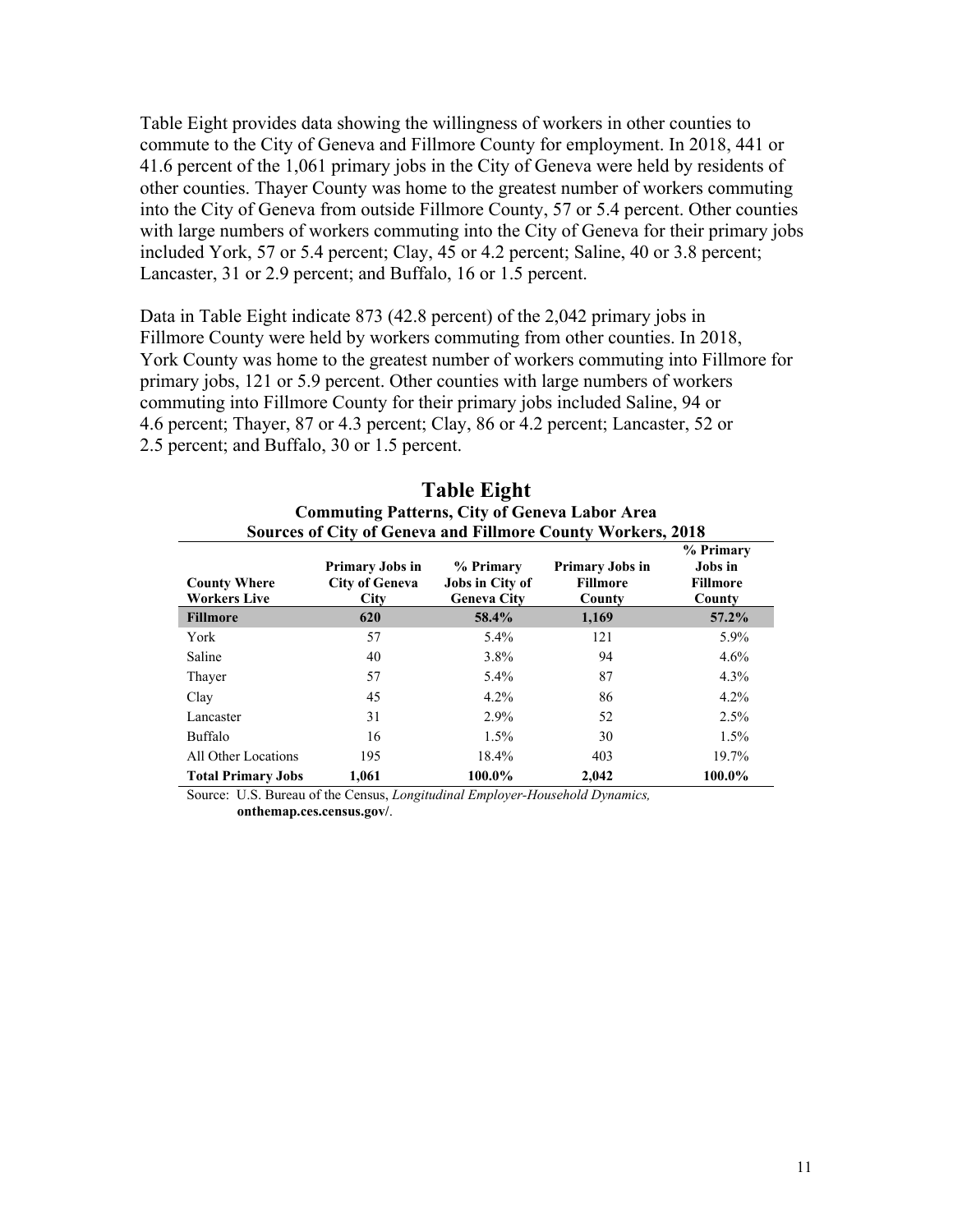Table Nine provides data for the City of Geneva showing the number of primary jobs (Workforce) located in the city and the number of primary jobs held by City of Geneva residents (Labor Force Employment) by industry in 2018. When the Workforce for an industry exceeds the Labor Force (positive values in the last column of Table Nine), the difference between these values represents the net number of jobs in the City of Geneva held by workers commuting into the city from other areas. If the Workforce is less than the Labor Force (negative values in the last column of Table Nine), the difference represents the net number of jobs held outside of the City of Geneva by city residents.

As data in Table Nine indicate, residents of the City of Geneva were employed in 979 primary jobs in 2018, but there were 1,061 primary jobs within the area. This indicates workers from counties outside the city commuted to at least 82 primary jobs within the City of Geneva. It is important to note this is an estimate of net in-commuting and most certainly understates the actual number of primary jobs within the area held by residents from outside the study area.

|                                                  | <b>Labor Force</b><br><b>Employment</b><br>(Employment of | Workforce   | <b>Net Number</b><br>of Jobs Held<br>by Workers<br>Commuting<br><b>Into Fillmore</b> |
|--------------------------------------------------|-----------------------------------------------------------|-------------|--------------------------------------------------------------------------------------|
| Industry                                         | <b>Area Residents)</b>                                    | (Area Jobs) | $County^{(a)}$                                                                       |
| Agriculture, Forestry, Fishing and Hunting       | 32                                                        | 27          | $-5$                                                                                 |
| Mining, Quarrying, and Oil and Gas Extraction    | 0                                                         | $\theta$    | $\theta$                                                                             |
| <b>Utilities</b>                                 | 2                                                         | 2           | $\theta$                                                                             |
| Construction                                     | 82                                                        | 69          | $-13$                                                                                |
| Manufacturing                                    | 77                                                        | 78          |                                                                                      |
| <b>Wholesale Trade</b>                           | 76                                                        | 88          | 12                                                                                   |
| Retail Trade                                     | 98                                                        | 116         | 18                                                                                   |
| Transportation and Warehousing                   | 29                                                        | 26          | $-3$                                                                                 |
| Information                                      | 11                                                        | 8           | $-3$                                                                                 |
| Finance and Insurance                            | 50                                                        | 75          | 25                                                                                   |
| Real Estate and Rental and Leasing               | 6                                                         | 5           | $-1$                                                                                 |
| Professional, Scientific, and Technical Services | 27                                                        | 19          | $-8$                                                                                 |
| Administration & Support, Waste Management and   | 24                                                        | 4           | $-20$                                                                                |
| Remediation                                      |                                                           |             |                                                                                      |
| Management of Companies and Enterprises          | 3                                                         | 3           | 0                                                                                    |
| <b>Educational Services</b>                      | 86                                                        | 92          | 6                                                                                    |
| Health Care and Social Assistance                | 190                                                       | 320         | 130                                                                                  |
| Arts, Entertainment, and Recreation              | 11                                                        |             | $-10$                                                                                |
| Accommodation and Food Services                  | 55                                                        | 15          | $-40$                                                                                |
| Other Services (excluding Public Administration) | 33                                                        | 44          | 11                                                                                   |
| Public Administration                            | 87                                                        | 69          | $-18$                                                                                |
| Total                                            | 979                                                       | 1,061       | 82                                                                                   |

**Table Nine Primary Jobs, the City of Geneva County, 2018 Resident Labor Force and Employers Workforce** 

(a) A negative value indicates the net number of primary jobs outside of the area held by City of Geneva Labor Area residents.

Source: U.S. Bureau of the Census, *Longitudinal Employer-Household Dynamics,* **onthemap.ces.census.gov/**.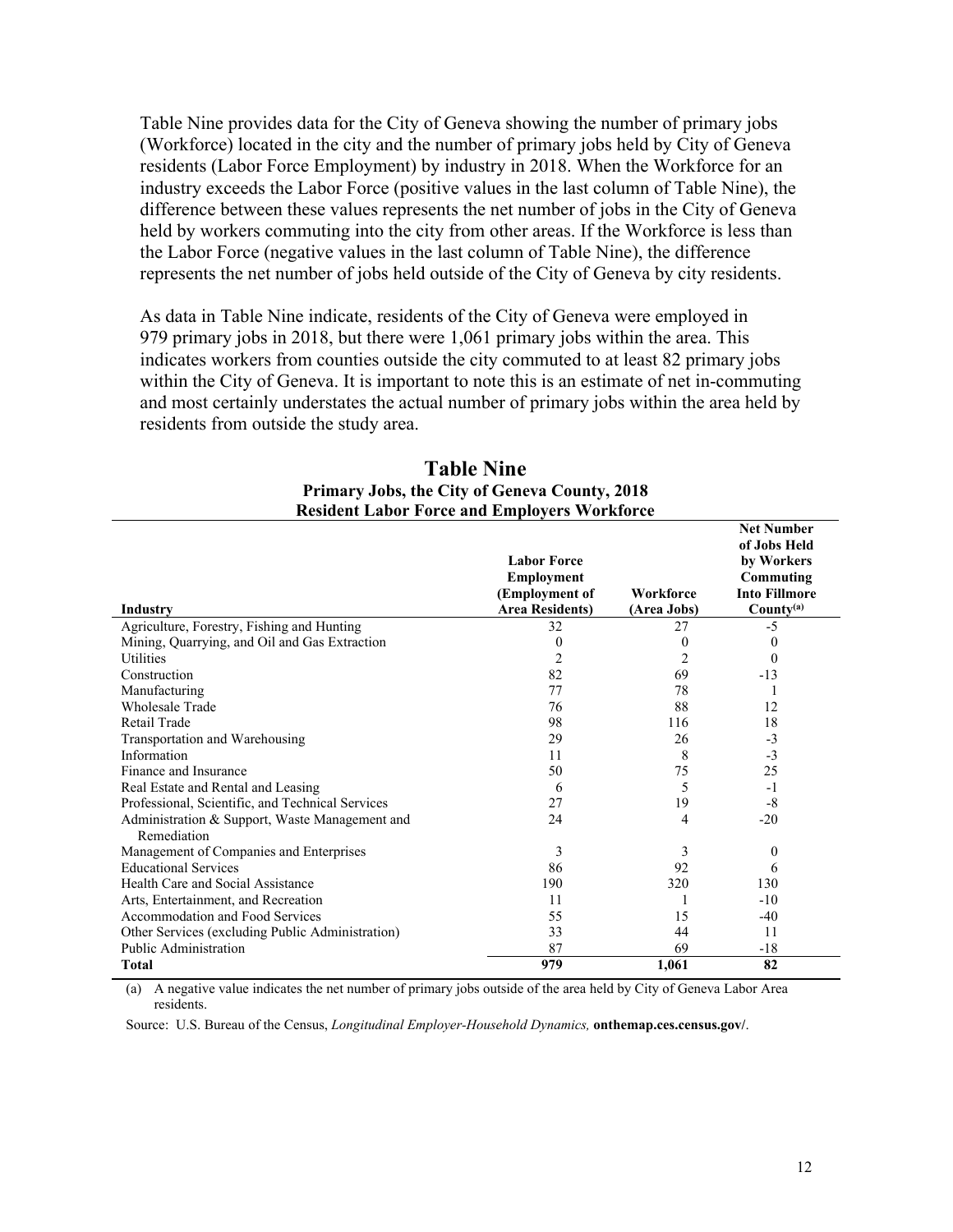### **Population Trends**

The data provided in Table Ten show population trends for the City of Geneva Labor Area, by county, and for Nebraska for the period 1960-2019. As these data indicate, the population of the City of Geneva Labor Area was 83,446 in 2010. The City of Geneva Labor Area population declined by 12.8 percent from 1960 to 2010 and declined 1.3 percent from 2010 to 2019. Population in Fillmore County totaled 5,890 in 2010 and had declined by 37.5 percent from 1960 to 2010. During the latest Census decade from 2010 to 2019, the Fillmore County population decreased by 7.3 percent, compared to the decrease for the City of Geneva Labor Area as a whole of 1.3 percent, and to the statewide growth of 5.9 percent.

|                   |        |                                                                       |        |        |        |        |        | $%$ Chg.  | $%$ Chg.        |
|-------------------|--------|-----------------------------------------------------------------------|--------|--------|--------|--------|--------|-----------|-----------------|
| County            | 1960   | 1970                                                                  | 1980   | 1990   | 2000   | 2010   | 2019   | 1960-2010 | $2010-$<br>2019 |
| <b>Fillmore</b>   | 9,425  | 8,137                                                                 | 7,920  | 7,103  | 6,634  | 5,890  | 5,462  | $-37.5$   | $-7.3$          |
| Clay              | 8.717  | 8,266                                                                 | 8,106  | 7,123  | 7,039  | 6,542  | 6.203  | $-25.0$   | $-5.2$          |
| Hamilton          | 8,714  | 8,867                                                                 | 9,301  | 8,862  | 9,403  | 9,124  | 9.324  | 4.7       | 2.2             |
| Jefferson         | 11,620 | 10,436                                                                | 9,817  | 8,759  | 8,333  | 7,547  | 7.046  | $-35.1$   | $-6.6$          |
| Nuckolls          | 8.217  | 7,404                                                                 | 6,726  | 5,786  | 5,057  | 4,500  | 4.148  | $-45.2$   | $-7.8$          |
| Saline            | 12,542 | 12.809                                                                | 13.131 | 12,715 | 13,843 | 14,200 | 14.224 | 13.2      | 0.2             |
| Seward            | 13,581 | 14,460                                                                | 15.789 | 15,450 | 16.496 | 16,750 | 17,284 | 23.3      | 3.2             |
| Thayer            | 9.118  | 7.779                                                                 | 7.582  | 6.635  | 6.055  | 5,228  | 5.003  | $-42.7$   | $-4.3$          |
| York              | 13.724 | 13.685                                                                | 14.798 | 14.428 | 14.598 | 13.665 | 13.679 | $-0.4$    | 0.1             |
| <b>Labor Area</b> | 95,658 | 91,843                                                                | 93,170 | 86,861 | 87,458 | 83,446 | 82,373 | $-12.8$   | $-1.3$          |
| Nebraska          |        | 1,411,330 1,483,493 1,569,825 1,578,385 1,711,230 1,826,341 1,934,408 |        |        |        |        |        | 29.4      | 5.9             |

## **Table Ten Population in the City of Geneva Labor Area, by County, and Nebraska Selected Years, 1960–2019**

Sources: U.S. Bureau of the Census, *Census of Population, 1960-2010* and *Population Estimates 2019*.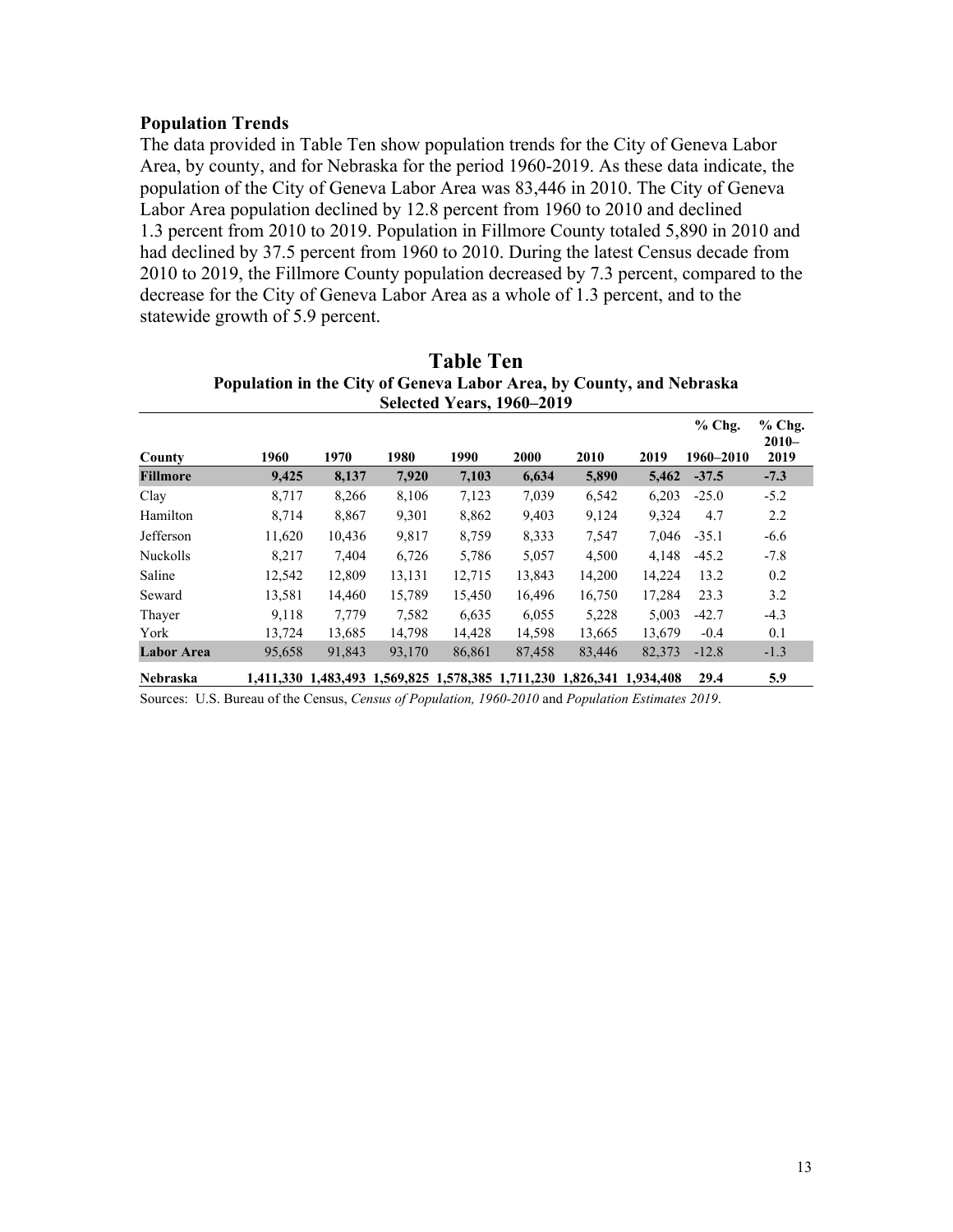Table Eleven shows the age distribution of the resident population. Obviously, the age distribution of the population is important when evaluating the potential labor supply in an area. A key variable is the number of people in the working age populations of the counties making up the City of Geneva Labor Area. In 2019, there were 2,761 people in Fillmore County between the ages of 25 and 64, which represented 50.5 percent of the total population, compared to 46.9 percent of the population for the City of Geneva Labor Area as a whole and 49.5 percent of the Nebraska population in this age range.

| $\mathbf{v}$ $\mathbf{v}$ country, and included as $\mathbf{v}$ as $\mathbf{v}$ |         |             |               |                    |               |             |               |             |               |                   |      |
|---------------------------------------------------------------------------------|---------|-------------|---------------|--------------------|---------------|-------------|---------------|-------------|---------------|-------------------|------|
| $0 - 14$                                                                        |         |             | $15 - 24$     |                    | 25-44         |             | 45-64         |             | 65-Older      |                   |      |
| County                                                                          | Number  | $O_{0}$ (a) | <b>Number</b> | $\frac{6}{10}$ (a) | <b>Number</b> | $O_{0}$ (a) | <b>Number</b> | $O_{0}$ (a) | <b>Number</b> | $\frac{0}{0}$ (a) | Age  |
| <b>Fillmore</b>                                                                 | 857     | 15.7        | 580           | 10.6               | 1.260         | 23.1        | 1,501         | 27.5        | 1.264         | 23.1              | 45.8 |
| Clay                                                                            | 1.280   | 20.6        | 684           | 11.0               | 1,357         | 21.9        | 1.614         | 26.0        | 1,268         | 20.4              | 41.5 |
| Hamilton                                                                        | 1,833   | 19.7        | 1,127         | 12.1               | 2,058         | 22.1        | 2,402         | 25.8        | 1,904         | 20.4              | 41.5 |
| Jefferson                                                                       | 1,257   | 17.8        | 722           | 10.2               | 1.474         | 20.9        | 1,869         | 26.5        | 1,724         | 24.5              | 46.1 |
| Nuckolls                                                                        | 656     | 15.8        | 430           | 10.4               | 810           | 19.5        | 1.123         | 27.1        | 1.129         | 27.2              | 49.0 |
| Saline                                                                          | 3.095   | 21.8        | 2.310         | 16.2               | 3,237         | 22.8        | 3.394         | 23.9        | 2.188         | 15.4              | 36.0 |
| Seward                                                                          | 3.354   | 19.4        | 3.016         | 17.4               | 3.805         | 22.0        | 4.140         | 24.0        | 2.969         | 17.2              | 37.3 |
| Thayer                                                                          | 969     | 19.4        | 525           | 10.5               | 970           | 19.4        | 1,261         | 25.2        | 1,278         | 25.5              | 45.7 |
| York                                                                            | 2.674   | 19.5        | 1.752         | 12.8               | 3.101         | 22.7        | 3.292         | 24.1        | 2.860         | 20.9              | 40.1 |
| <b>Labor Area</b>                                                               | 15,975  | 19.4        | 11,146        | 13.5               | 18,072        | 21.9        | 20,596        | 25.0        | 16,584        | 20.1              | 40.7 |
| <b>Nebraska</b>                                                                 | 397,176 | 20.5        | 268,196       | 13.9               | 498,477       | 25.8        | 458.101       | 23.7        | 312,458       | 16.2              | 36.8 |

**Table Eleven Age Characteristics of the Population, City of Geneva Labor Area, by County, and Nebraska, 2019** 

(a) Percent of total population for each respective area.

Source: U.S. Bureau of the Census, *Population Estimates* 2019*.*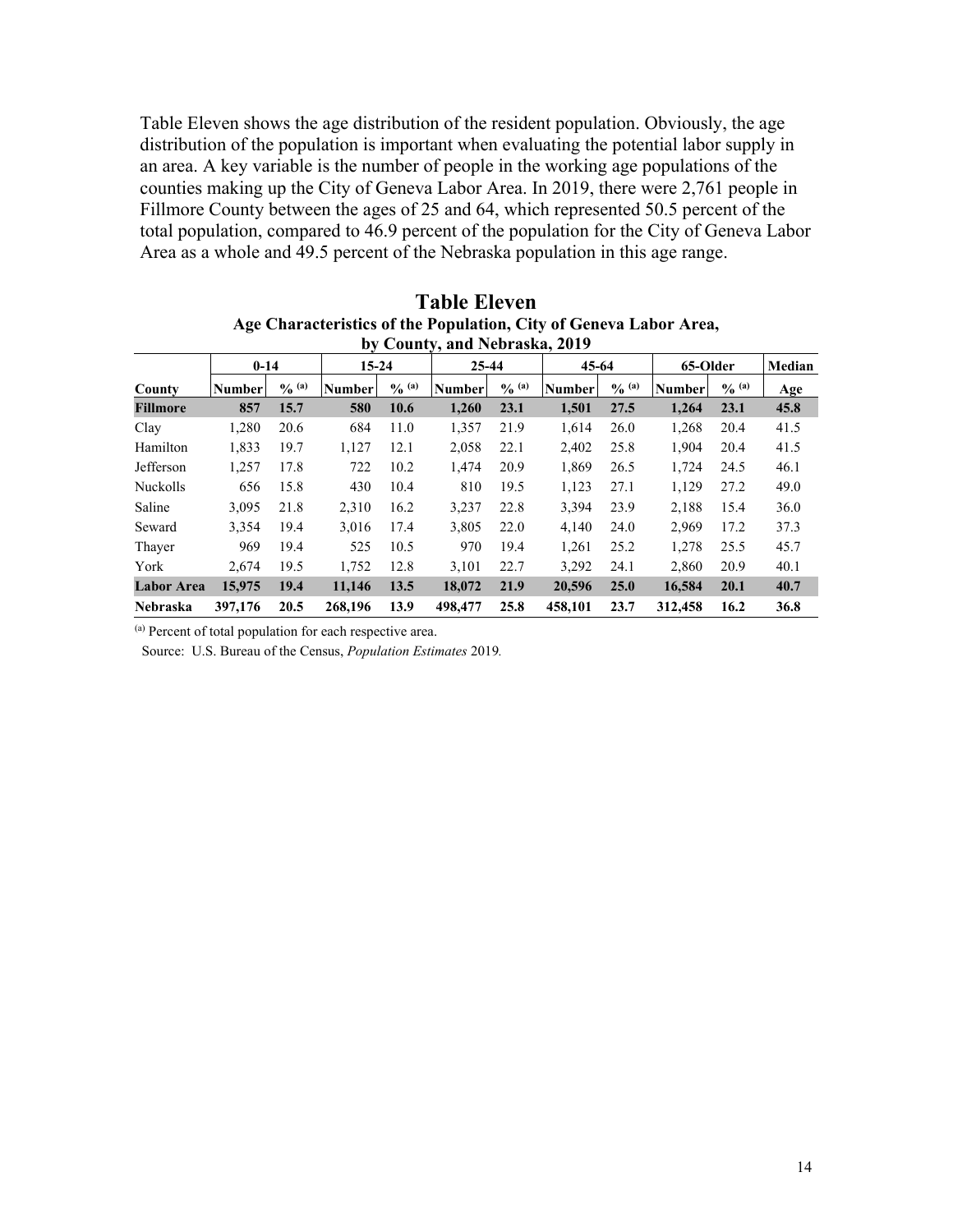Information in Table Twelve shows recent changes in the racial ("White Alone" and "Not-White Alone") and ethnic ("Hispanic" and "Non-Hispanic") composition for the resident populations of Fillmore County, the Fillmore County Labor Area, and Nebraska statewide. As shown in Table Twelve, total Fillmore County population decreased by 17.7 percent during the nineteen-year period while the Hispanic population increased by 92.7 percent and the Not-White Alone and Non-Hispanic population increased by 93.7 percent. Over the same period, the City of Geneva Labor Area population decreased 5.8 percent, while the Hispanic population increased by 239.6 percent and the Not-White Alone and Non-Hispanic population increased by 100.6 percent. Statewide, population increased by 13.0 percent from 2000 to 2019, while the Hispanic population increased by 132.6 percent and the Not-White Alone and Non-Hispanic population increased by 68.4 percent.

| FINIMOFE, CIty of Geneva Ladof Afea, and Nedfaska Statewide, 2000–2019 |           |               |                                 |                       |                         |               |  |
|------------------------------------------------------------------------|-----------|---------------|---------------------------------|-----------------------|-------------------------|---------------|--|
|                                                                        | 2000      |               | 2019                            |                       | <b>Change 2000-2019</b> |               |  |
| Category                                                               | #         | $\frac{0}{0}$ | #                               | $\frac{0}{0}$         | #                       | $\frac{0}{0}$ |  |
|                                                                        |           |               |                                 | ---Fillmore County--- |                         |               |  |
| <b>Total Population</b>                                                | 6,634     | 100.0         | 5,462                           | 100.0                 | $-1,172$                | $-17.7$       |  |
| Hispanic origin                                                        | 110       | 1.7           | 212                             | 3.9                   | 102                     | 92.7          |  |
| White Alone, Non-Hispanic Origin                                       | 6,445     | 97.2          | 5,097                           | 93.3                  | $-1,348$                | $-20.9$       |  |
| Not-White Alone & Non-Hispanic                                         | 79        | 1.2           | 153                             | 2.8                   | 74                      | 93.7          |  |
|                                                                        |           |               | ---City of Geneva Labor Area--- |                       |                         |               |  |
| <b>Total Population</b>                                                | 87,467    | 100.0         | 82,373                          | 100.0                 | $-5,094$                | $-5.8$        |  |
| Hispanic origin                                                        | 1,977     | 2.3           | 6,713                           | 8.1                   | 4,736                   | 239.6         |  |
| White Alone, Non-Hispanic Origin                                       | 84,131    | 96.2          | 72,934                          | 88.5                  | $-11,197$               | $-13.3$       |  |
| Not-White Alone & Non-Hispanic                                         | 1,359     | 1.6           | 2,726                           | 3.3                   | 1,367                   | 100.6         |  |
|                                                                        |           |               | ---Nebraska, Statewide---       |                       |                         |               |  |
| <b>Total Population</b>                                                | 1,711,230 | 100.0         | 1,934,408                       | 100.0                 | 223,178                 | 13.0          |  |
| Hispanic origin                                                        | 94,419    | 5.5           | 219,645                         | 11.4                  | 125,226                 | 132.6         |  |
| White Alone, Non-Hispanic Origin                                       | 1,497,082 | 87.5          | 1,513,172                       | 78.2                  | 16,090                  | 1.1           |  |
| Not-White Alone & Non-Hispanic                                         | 119,729   | 7.0           | 201,591                         | 10.4                  | 81,862                  | 68.4          |  |

#### **Table Twelve Population by Selected Race and Ethnic Origin Characteristics Fillmore, City of Geneva Labor Area, and Nebraska Statewide, 2000–2019**

Source: U.S. Bureau of the Census, *Population Estimates 2000 & 2019.*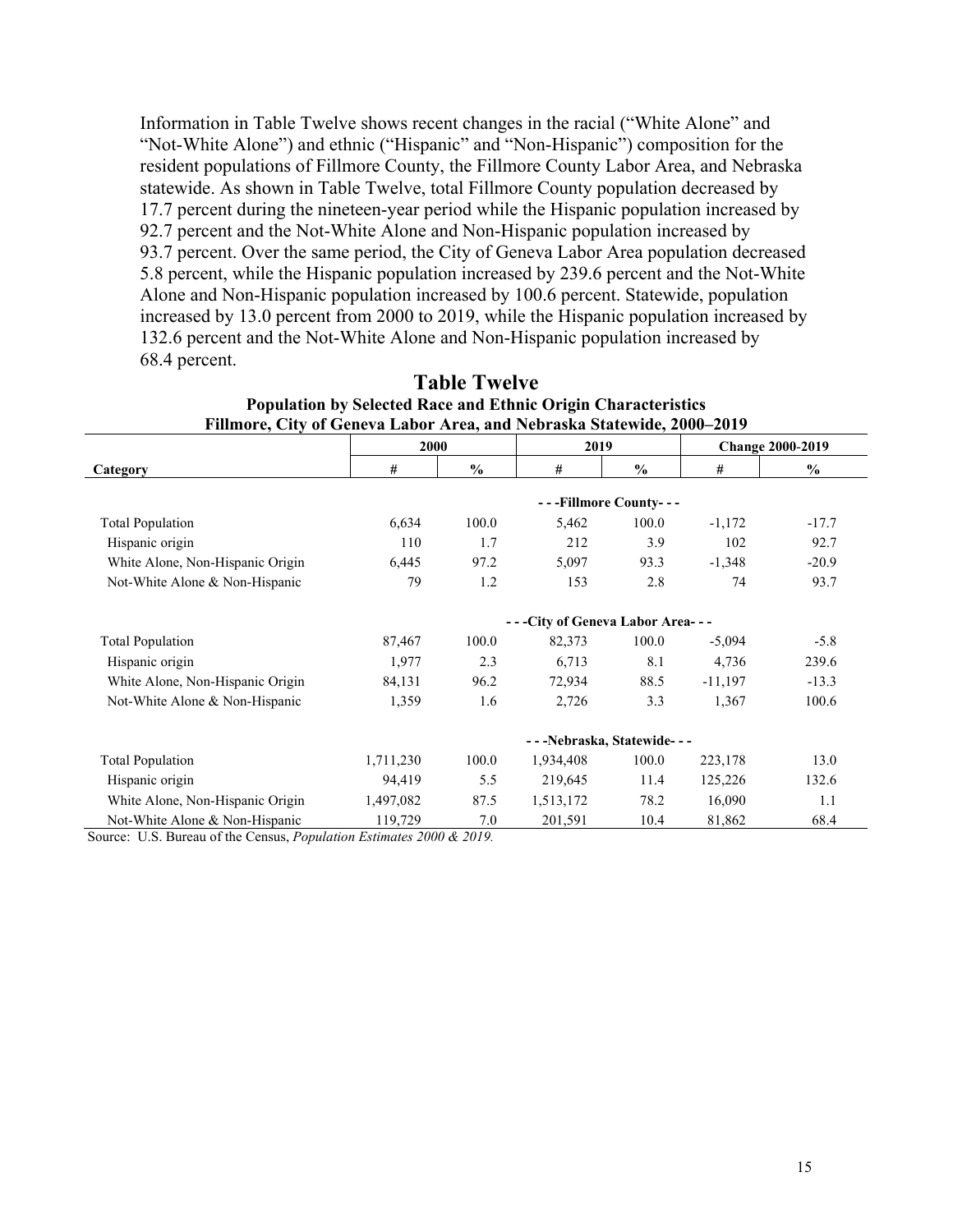Table Thirteen provides information showing population, the natural increase (births minus deaths) and net migration for the period 2000–2010 for Nebraska, for Fillmore County, and for the City of Geneva Labor Area. As these data show, the City of Geneva Labor Area as a whole experience net out-migration during the Census decade of the 2000s with every county experiencing net out-migration. As indicated in the table, net out-migration for the City of Geneva Labor Area as a whole accounted for a population decline of 4,191 people during the decade, contributing to a population decrease equal to 4.8 percent of the population. In the case of Fillmore County, net out-migration during 2000s totaled 505 people, or 7.6 percent of the 2000 population.

|                   | Population, Births, Deaths, and Migration |                                                             |               |               |                           |               |                |  |  |  |  |  |
|-------------------|-------------------------------------------|-------------------------------------------------------------|---------------|---------------|---------------------------|---------------|----------------|--|--|--|--|--|
|                   |                                           | Nebraska and City of Geneva Labor Area by County, 2000–2010 |               |               |                           |               |                |  |  |  |  |  |
|                   |                                           | Population                                                  |               | 2000-2010     | Net Migration*, 2000-2010 |               |                |  |  |  |  |  |
| County            | 2000                                      | 2010                                                        | <b>Births</b> | <b>Deaths</b> | Nat. Incr.                | <b>Number</b> | $\%$ 2000 Pop. |  |  |  |  |  |
| <b>Fillmore</b>   | 6,634                                     | 5,890                                                       | 660           | 899           | $-239$                    | $-505$        | $-7.6$         |  |  |  |  |  |
| Clay              | 7,039                                     | 6,542                                                       | 731           | 765           | $-34$                     | $-463$        | $-6.6$         |  |  |  |  |  |
| Hamilton          | 9,403                                     | 9.124                                                       | 1,028         | 933           | 95                        | $-374$        | $-4.0$         |  |  |  |  |  |
| Jefferson         | 8,333                                     | 7,547                                                       | 818           | 1,058         | $-240$                    | $-546$        | $-6.6$         |  |  |  |  |  |
| Nuckolls          | 5,057                                     | 4,500                                                       | 491           | 707           | $-216$                    | $-341$        | $-6.7$         |  |  |  |  |  |
| Saline            | 13,843                                    | 14,200                                                      | 1,949         | 1,513         | 436                       | $-79$         | $-0.6$         |  |  |  |  |  |
| Seward            | 16,496                                    | 16,750                                                      | 1,928         | 1,627         | 301                       | $-47$         | $-0.3$         |  |  |  |  |  |
| Thayer            | 6,055                                     | 5,228                                                       | 545           | 836           | $-291$                    | $-536$        | $-8.9$         |  |  |  |  |  |
| York              | 14,598                                    | 13,665                                                      | 1.762         | 1,395         | 367                       | $-1,300$      | $-8.9$         |  |  |  |  |  |
| <b>Labor Area</b> | 87,458                                    | 83,446                                                      | 9,912         | 9,733         | 179                       | $-4,191$      | $-4.8$         |  |  |  |  |  |
| Nebraska          | 1,711,263                                 | 1.826.341                                                   | 262,095       | 150,343       | 111,752                   | 3,326         | 0.2            |  |  |  |  |  |

#### **Table Thirteen Population, Births, Deaths, and Migration**

\* Net Migration from the Bureau of the Census estimates, includes residual component not shown separately. Sources: Population (2000, 2010) - U.S. Bureau of the Census, *Census of Population, 2000, 2010*;

 Births, Deaths, and Natural Increase – Nebraska Department of Health Vital Statistics Data; Migration - computed using population and natural increase*.*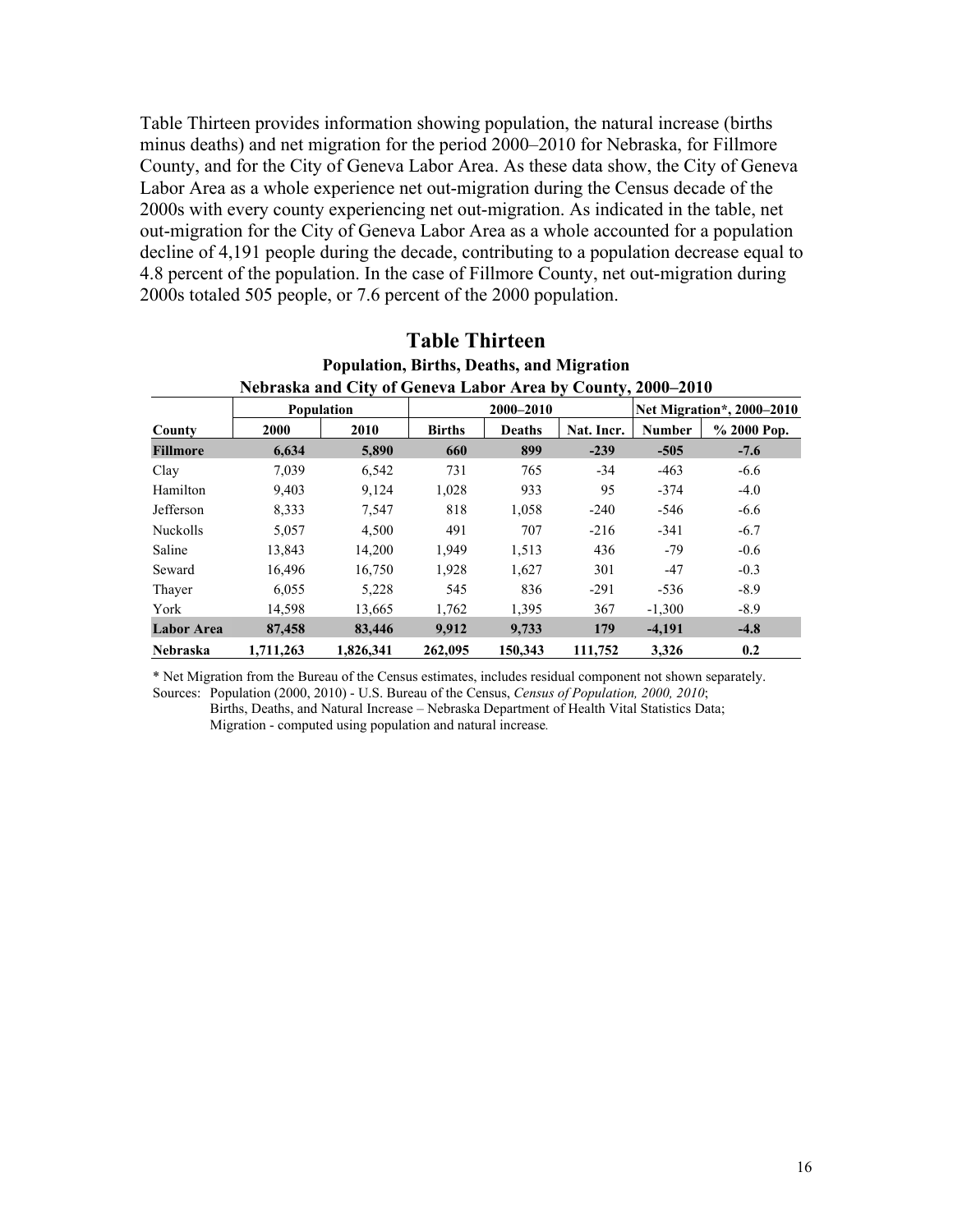Table Fourteen provides information showing population, the natural increase (births minus deaths), and net migration for the period 2010–2019. As these data show, the City of Geneva Labor Area experienced significant net out-migration during this more recent nine-year period. As indicated in the table, out-migration for the City of Geneva Labor Area as a whole accounted for a population decline of 1,326 people during the 2010–2019 period, contributing to a population decrease equal to 1.6 percent of the 2010 population. In the case of Fillmore County, net out-migration during this nine-year period was 207, or 3.5 percent of the 2010 population.

| Nebraska and City of Geneva Labor Area, by County, 2010–2019 |           |            |               |               |            |                           |             |  |  |  |  |
|--------------------------------------------------------------|-----------|------------|---------------|---------------|------------|---------------------------|-------------|--|--|--|--|
|                                                              |           | Population |               | 2010-2019     |            | Net Migration, 2010-2019* |             |  |  |  |  |
| County                                                       | 2010      | 2019       | <b>Births</b> | <b>Deaths</b> | Nat. Incr. | <b>Number</b>             | % 2010 Pop. |  |  |  |  |
| <b>Fillmore</b>                                              | 5,890     | 5,462      | 545           | 766           | $-221$     | $-207$                    | $-3.5$      |  |  |  |  |
| Clay                                                         | 6,542     | 6,203      | 726           | 650           | 76         | $-415$                    | $-6.3$      |  |  |  |  |
| Hamilton                                                     | 9.124     | 9,324      | 954           | 755           | 199        | 1                         | 0.0         |  |  |  |  |
| Jefferson                                                    | 7,547     | 7,046      | 715           | 976           | $-261$     | $-240$                    | $-3.2$      |  |  |  |  |
| Nuckolls                                                     | 4,500     | 4.148      | 386           | 559           | $-173$     | $-179$                    | $-4.0$      |  |  |  |  |
| Saline                                                       | 14,200    | 14,224     | 1,756         | 1,313         | 443        | $-419$                    | $-3.0$      |  |  |  |  |
| Seward                                                       | 16,750    | 17.284     | 1,788         | 1,568         | 220        | 314                       | 1.9         |  |  |  |  |
| Thayer                                                       | 5,228     | 5.003      | 494           | 708           | $-214$     | $-11$                     | $-0.2$      |  |  |  |  |
| York                                                         | 13,665    | 13,679     | 1,596         | 1,412         | 184        | $-170$                    | $-1.2$      |  |  |  |  |
| <b>Labor Area</b>                                            | 83,446    | 82,373     | 8.960         | 8,707         | 253        | $-1.326$                  | $-1.6$      |  |  |  |  |
| <b>Nebraska</b>                                              | 1.826.341 | 1,934,408  | 241,007       | 147,237       | 93,770     | 14,297                    | 0.8         |  |  |  |  |

# **Table Fourteen Population, Births, Deaths, and Migration**

\* Net Migration from the Bureau of the Census estimates, includes residual component not shown separately. Sources: Population (2010) - U.S. Bureau of the Census, *Census of Population, 2010*;

Population (2019) - U.S. Bureau of the Census, *Population Estimates 2019.*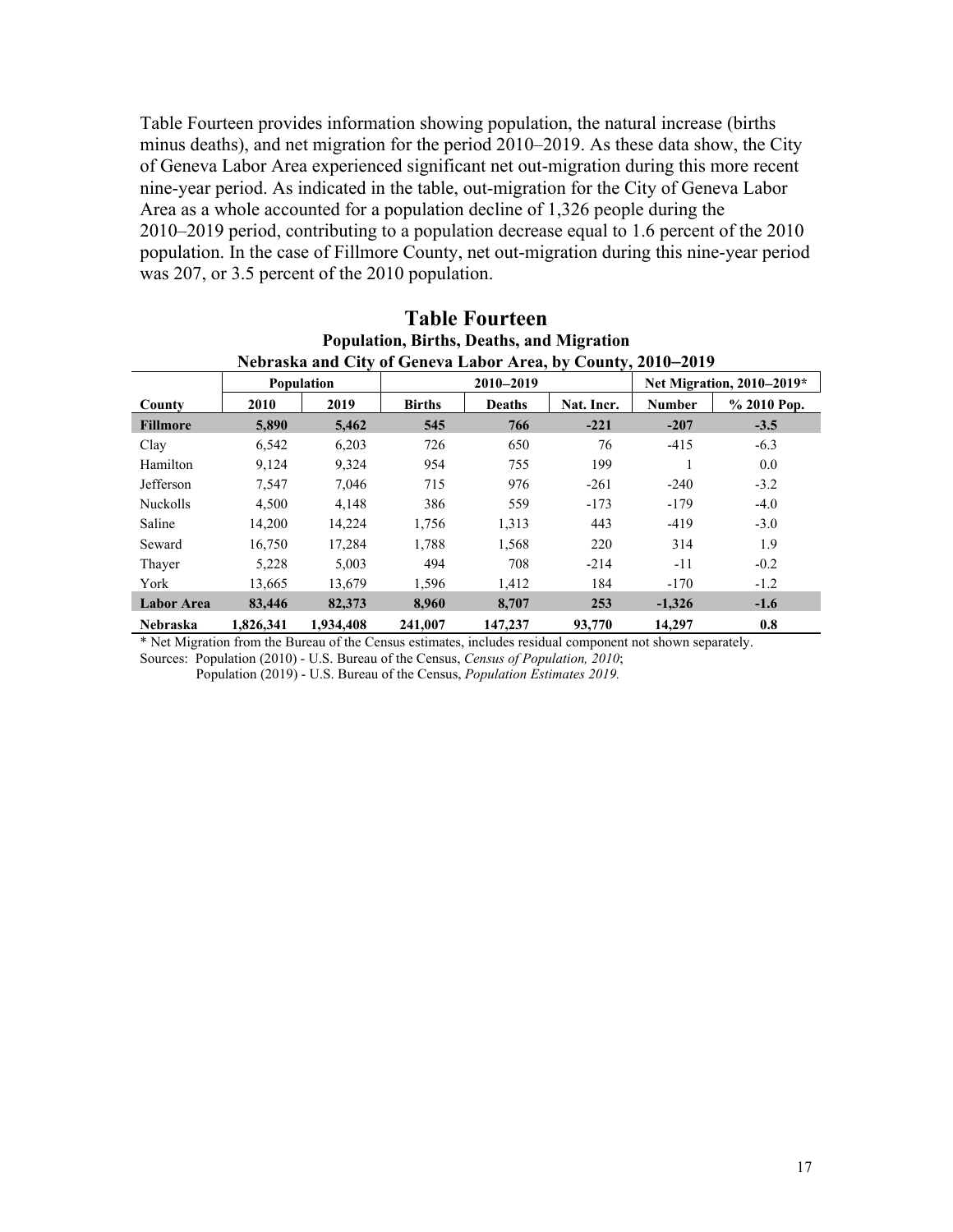## **Competitive Employment and Career Opportunities**

In conclusion, the data and analysis presented in this report indicate that the City of Geneva Labor Area and Fillmore County would be able to provide a significant number of dedicated and skilled workers to meet the needs of additional employers in the area. While this report has not estimated a precise number of people that might be available to a prospective new employer in the City of Geneva area, it is anticipated that if attractive working conditions with competitive wages and employee benefits were offered, a prospective new employer would be able to select their workforce from a substantial pool of applicants.

### APPENDICES:

- A: Average Hourly Wage, Selected Occupations, City of Geneva & Fillmore County, 2020.
- B: Workforce and Labor Force Employment by Selected Occupations, City of Geneva Zip Code Tabulation Area & Fillmore, 2020

Questions concerning this report and the supporting data should be addressed to:

Kenneth M. Lemke, Ph.D. Economist Nebraska Public Power District P.O. Box 499 Columbus, Nebraska 68602-0499 (402) 563-5535 or (877) 275-6773, Ext. 5535 E-Mail: kmlemke@nppd.com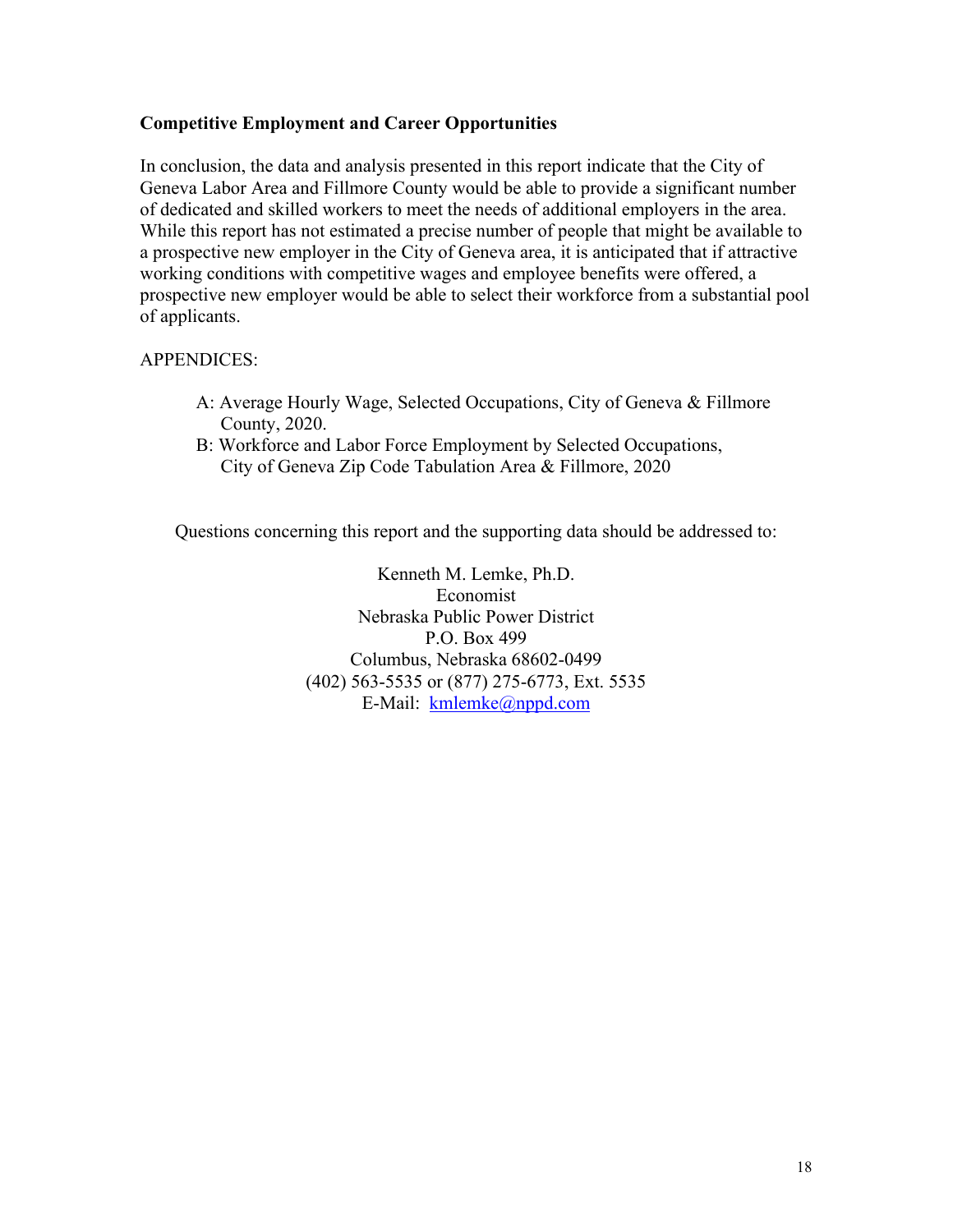# **APPENDIX A**

**Average Hourly Wage, Selected Occupations, City of Geneva & Fillmore County, 2020.**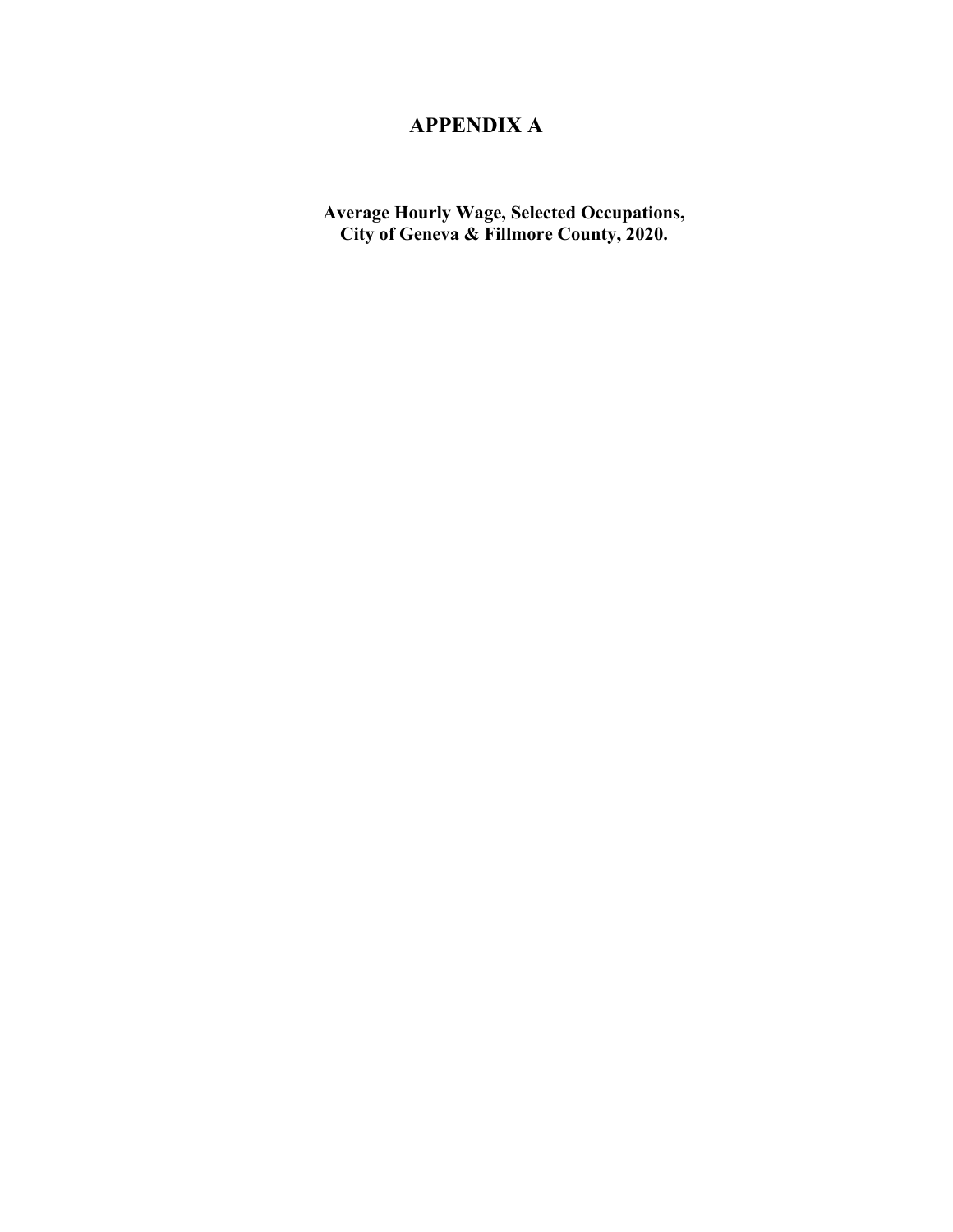#### **Table A-1 2020 Employment and Earnings for Average, Entry, and Experienced Workers Selected Occupations**

| City of Geneva $ZC1A^{(1)}$ and Fillmore County                                                              |                            |         |         |                    |                        |                        |         |                    |  |  |
|--------------------------------------------------------------------------------------------------------------|----------------------------|---------|---------|--------------------|------------------------|------------------------|---------|--------------------|--|--|
|                                                                                                              | <b>City of Geneva ZCTA</b> |         |         |                    |                        | <b>Fillmore County</b> |         |                    |  |  |
|                                                                                                              | <b>Hourly Earnings</b>     |         |         |                    | <b>Hourly Earnings</b> |                        |         |                    |  |  |
| <b>Description</b>                                                                                           | Jobs                       | Average | Entry   | <b>Experienced</b> | <b>Jobs</b>            | Average                | Entry   | <b>Experienced</b> |  |  |
| SOC 11-1000 Top Executives                                                                                   | 21                         | \$42.51 | \$22.56 | \$53.67            | 42                     | \$42.15                | \$21.80 | \$53.43            |  |  |
| SOC 11-3000 Operations Specialties Managers                                                                  | 11                         | \$49.25 | \$32.05 | \$57.14            | 21                     | \$48.99                | \$32.15 | \$56.78            |  |  |
| SOC 11-9000 Other Management Occupations                                                                     | 28                         | \$40.01 | \$28.47 | \$48.85            | 64                     | \$39.17                | \$28.65 | \$47.49            |  |  |
| SOC 13-1000 Business Operations Specialists                                                                  | 15                         | \$28.88 | \$20.26 | \$34.57            | 28                     | \$29.15                | \$20.53 | \$34.82            |  |  |
| SOC 13-2000 Financial Specialists                                                                            | 16                         | \$34.99 | \$25.00 | \$40.86            | 30                     | \$34.26                | \$24.62 | \$40.25            |  |  |
| SOC 21-1000 Counselors, Social Workers, and Other Community and<br>Social Service Specialists                | 30                         | \$18.28 | \$13.43 | \$21.60            | 42                     | \$18.38                | \$13.64 | \$21.52            |  |  |
| SOC 21-2000 Religious Workers                                                                                | 13                         | \$20.84 | \$15.53 | \$23.48            | 17                     | \$20.84                | \$15.52 | \$23.49            |  |  |
| SOC 25-2000 Preschool, Elementary, Middle, Secondary, and Special<br><b>Education Teachers</b>               | 94                         | \$26.86 | \$21.43 | \$31.88            | 154                    | \$26.89                | \$21.48 | \$31.89            |  |  |
| SOC 25-3000 Other Teachers and Instructors                                                                   | 19                         | \$15.11 | \$12.31 | \$17.18            | 31                     | \$15.12                | \$12.38 | \$17.18            |  |  |
| SOC 25-9000 Other Educational Instruction and Library Occupations                                            | 44                         | \$14.29 | \$10.52 | \$14.99            | 70                     | \$14.31                | \$10.53 | \$15.00            |  |  |
| SOC 29-1000 Healthcare Diagnosing or Treating Practitioners                                                  | 69                         | \$40.86 | \$26.25 | \$43.14            | 75                     | \$40.58                | \$26.20 | \$42.82            |  |  |
| SOC 29-2000 Health Technologists and Technicians                                                             | 42                         | \$20.04 | \$16.45 | \$23.16            | 46                     | \$19.94                | \$16.35 | \$23.09            |  |  |
| SOC 31-1100 Home Health and Personal Care Aides; and Nursing<br>Assistants, Orderlies, and Psychiatric Aides | 62                         | \$14.14 | \$12.41 | \$15.49            | 64                     | \$14.14                | \$12.40 | \$15.50            |  |  |
| SOC 31-9000 Other Healthcare Support Occupations                                                             | 13                         | \$16.96 | \$12.45 | \$18.98            | 14                     | \$17.07                | \$12.46 | \$19.13            |  |  |
| SOC 33-3000 Law Enforcement Workers                                                                          | 10                         | \$20.48 | \$16.45 | \$23.40            | 23                     | \$20.43                | \$16.43 | \$23.30            |  |  |
| SOC 35-2000 Cooks and Food Preparation Workers                                                               | 20                         | \$12.18 | \$10.30 | \$13.67            | 34                     | \$12.10                | \$10.22 | \$13.58            |  |  |
| SOC 35-3000 Food and Beverage Serving Workers                                                                | 30                         | \$10.56 | \$9.28  | \$11.06            | 58                     | \$10.46                | \$9.22  | \$10.87            |  |  |
| SOC 37-2000 Building Cleaning and Pest Control Workers                                                       | 32                         | \$14.31 | \$11.48 | \$16.70            | 61                     | \$14.58                | \$11.58 | \$17.15            |  |  |
| SOC 39-9000 Other Personal Care and Service Workers                                                          | 28                         | \$12.69 | \$10.80 | \$13.65            | 37                     | \$12.71                | \$10.80 | \$13.69            |  |  |
| SOC 41-1000 Supervisors of Sales Workers                                                                     | 13                         | \$22.15 | \$16.67 | \$25.98            | 24                     | \$22.26                | \$16.70 | \$26.12            |  |  |
| SOC 41-2000 Retail Sales Workers                                                                             | 70                         | \$13.11 | \$10.56 | \$14.16            | 124                    | \$12.85                | \$10.63 | \$13.63            |  |  |

**City of Geneva ZCTA(A) and Fillmore County**

Source and Footnotes at end of table.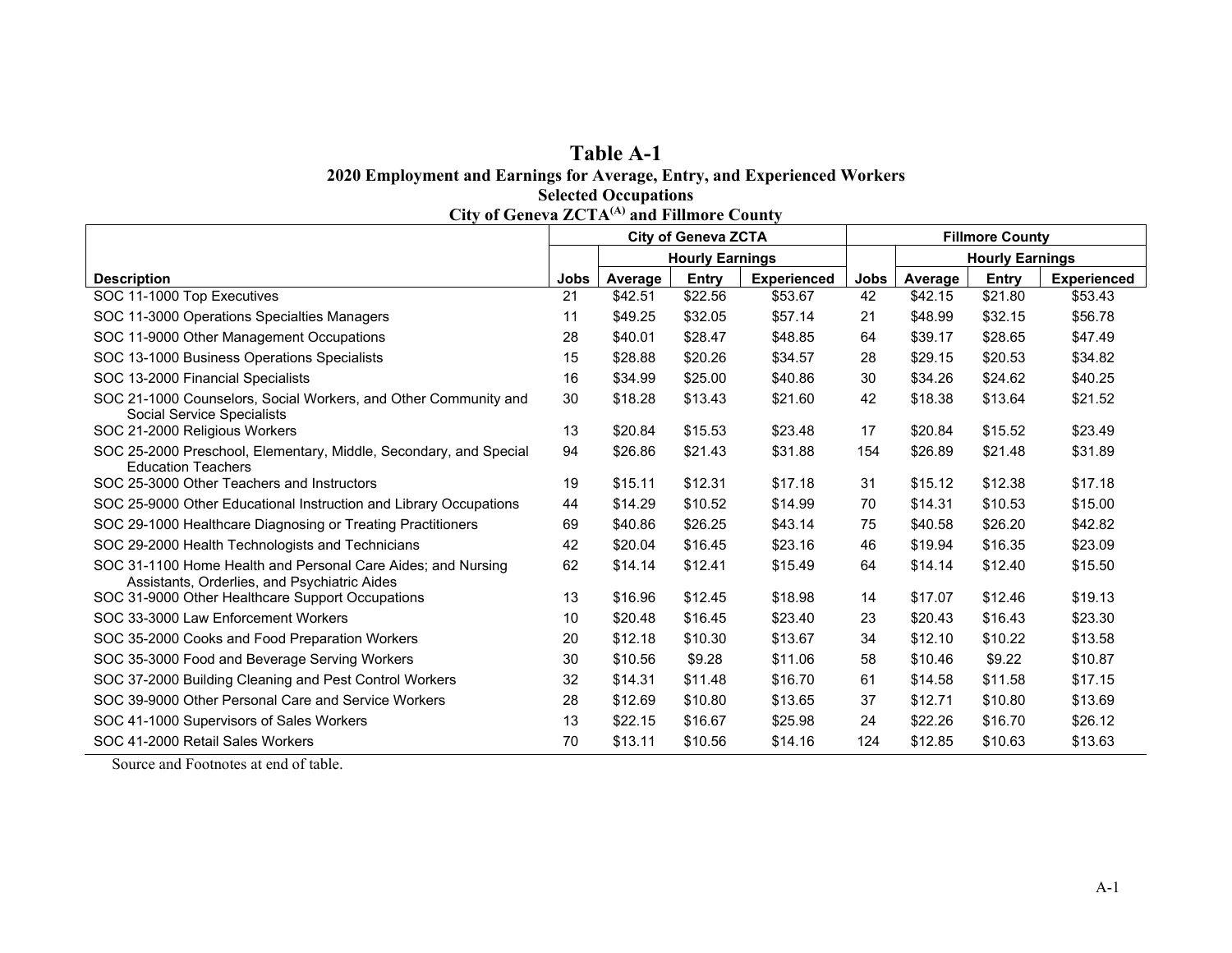## **Table A-1** *(Continued)* **2020 Employment and Earnings for Average, Entry, and Experienced Workers Selected Occupations City of Geneva ZCTA(A) and Fillmore County**

|                                                                                      | <b>City of Geneva ZCTA</b> |                        |         |                    |      | <b>Fillmore County</b> |         |                    |  |
|--------------------------------------------------------------------------------------|----------------------------|------------------------|---------|--------------------|------|------------------------|---------|--------------------|--|
|                                                                                      |                            | <b>Hourly Earnings</b> |         |                    |      | <b>Hourly Earnings</b> |         |                    |  |
| <b>Description</b>                                                                   | Jobs                       | Average                | Entry   | <b>Experienced</b> | Jobs | Average                | Entry   | <b>Experienced</b> |  |
| SOC 41-3000 Sales Representatives, Services                                          | 22                         | \$41.64                | \$23.21 | \$48.58            | 32   | \$42.00                | \$23.20 | \$48.72            |  |
| SOC 41-4000 Sales Representatives, Wholesale and Manufacturing                       | 14                         | \$30.37                | \$21.96 | \$36.42            | 30   | \$30.33                | \$21.75 | \$36.68            |  |
| SOC 43-3000 Financial Clerks                                                         | 40                         | \$16.59                | \$13.48 | \$19.31            | 72   | \$16.62                | \$13.49 | \$19.33            |  |
| SOC 43-4000 Information and Record Clerks                                            | 32                         | \$15.75                | \$12.12 | \$18.64            | 55   | \$16.00                | \$12.36 | \$18.92            |  |
| SOC 43-5000 Material Recording, Scheduling, Dispatching, and<br>Distributing Workers | 14                         | \$20.70                | \$16.95 | \$24.60            | 33   | \$20.66                | \$16.90 | \$24.51            |  |
| SOC 43-6000 Secretaries and Administrative Assistants                                | 45                         | \$16.25                | \$13.06 | \$18.70            | 73   | \$16.33                | \$13.12 | \$18.83            |  |
| SOC 43-9000 Other Office and Administrative Support Workers                          | 29                         | \$14.91                | \$11.06 | \$17.47            | 52   | \$14.73                | \$11.00 | \$17.33            |  |
| SOC 45-2000 Agricultural Workers                                                     | 25                         | \$18.14                | \$14.88 | \$20.32            | 127  | \$18.26                | \$14.95 | \$20.44            |  |
| SOC 47-2000 Construction Trades Workers                                              | 40                         | \$20.65                | \$15.60 | \$23.30            | 106  | \$20.53                | \$15.63 | \$23.10            |  |
| SOC 49-3000 Vehicle and Mobile Equipment Mechanics, Installers, and<br>Repairers     | 36                         | \$18.93                | \$13.85 | \$23.06            | 62   | \$19.46                | \$14.03 | \$23.89            |  |
| SOC 49-9000 Other Installation, Maintenance, and Repair Occupations                  | 25                         | \$18.81                | \$14.40 | \$22.20            | 51   | \$19.07                | \$14.48 | \$22.49            |  |
| SOC 51-4000 Metal Workers and Plastic Workers                                        | 16                         | \$17.89                | \$15.12 | \$20.58            | 29   | \$18.33                | \$15.44 | \$20.99            |  |
| SOC 51-9000 Other Production Occupations                                             | 30                         | \$17.68                | \$14.18 | \$20.25            | 64   | \$17.71                | \$14.29 | \$20.31            |  |
| SOC 53-3000 Motor Vehicle Operators                                                  | 36                         | \$18.97                | \$13.81 | \$22.61            | 114  | \$19.35                | \$15.23 | \$22.91            |  |
| SOC 53-7000 Material Moving Workers                                                  | 27                         | \$16.57                | \$12.29 | \$19.67            | 74   | \$17.26                | \$13.17 | \$20.30            |  |

 $^{\rm A}$  Zip Code Tabulation Area (ZCTA) is a geographic location like but not necessarily the same as a postal zip code area. In rural areas both Zip Code Tabulation Areas and postal zip code areas often extend beyond the corporate limits of an incorporated area.

Source: EMSI Q1 2021 Data Set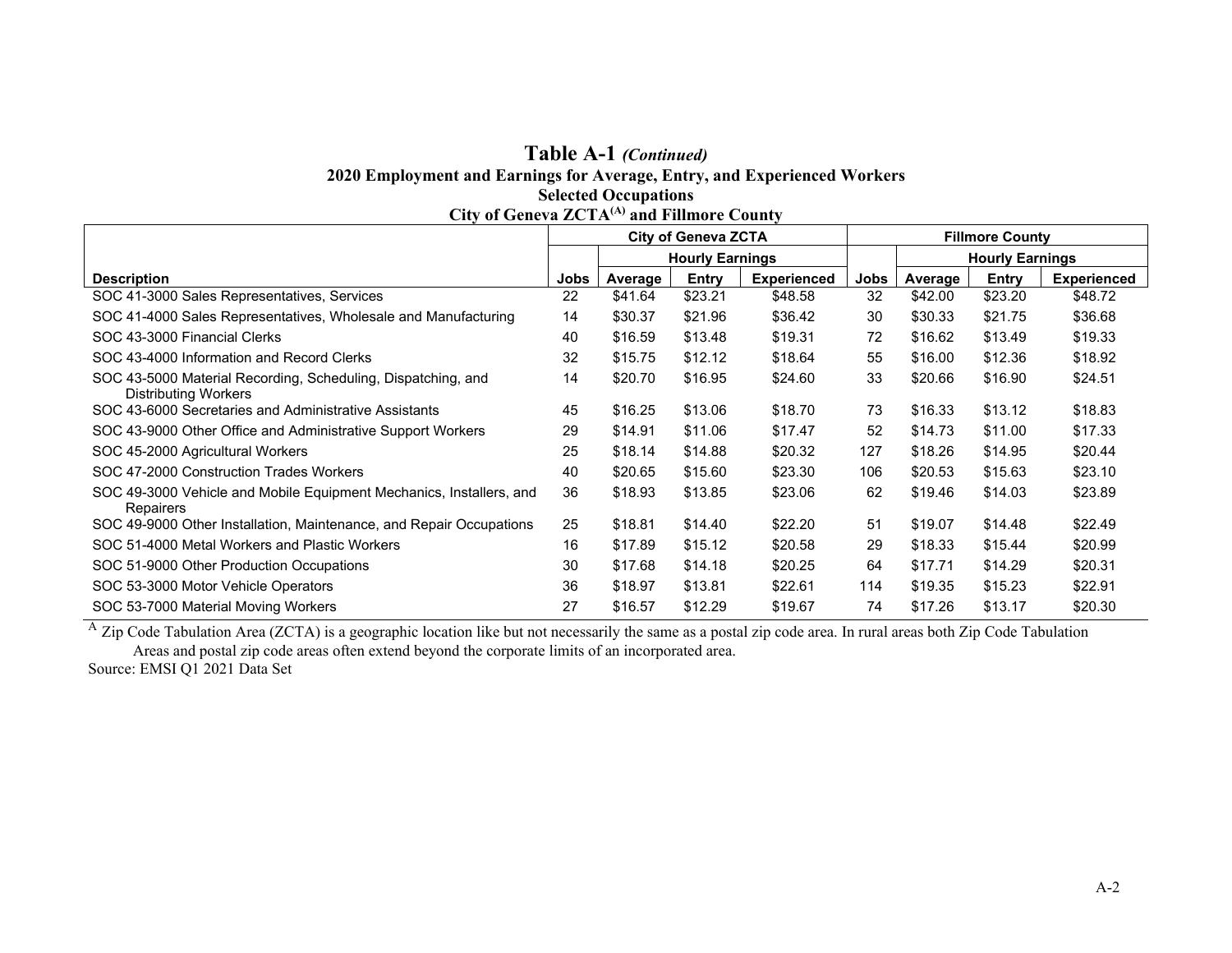# **APPENDIX B**

**Workforce and Labor Force Employment by Selected Occupation, City of Geneva Zip Code Tabulation Area & Fillmore, 2020**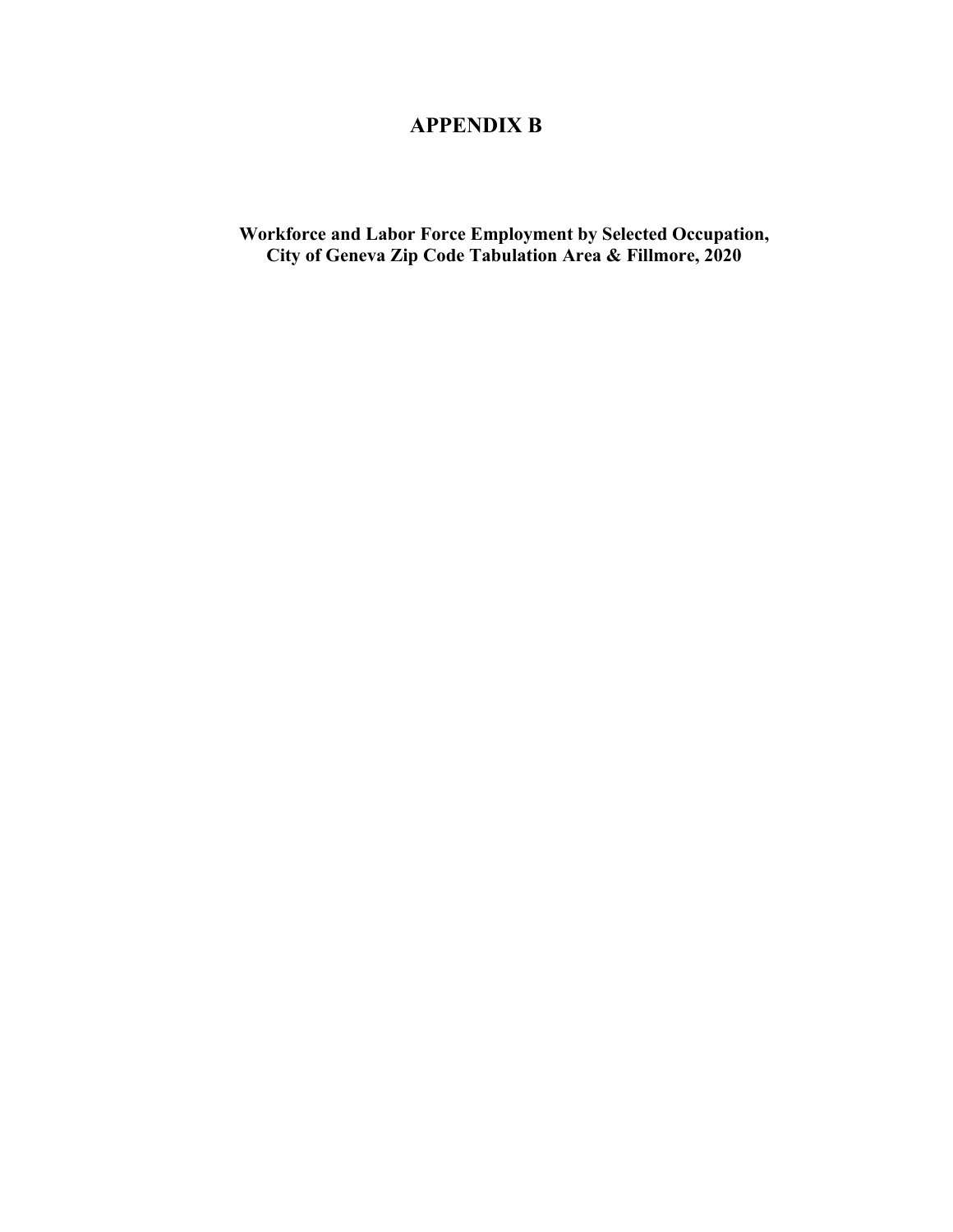### **Table B-1 2020 Local Jobs, Residents Employed, Net In-Commuters and Median Hourly Earnings Selected Occupations City of Geneva ZCTA(A) and Fillmore County**

|                                                                                                              |      | $\mathbf{C}$ ity of Guitya $\mathbf{Z} \mathbf{C}$ i $\mathbf{A}$ | and Finnore Count<br><b>City of Geneva ZCTA</b> |                           | <b>Fillmore County</b> |                                 |                                   |                                  |  |
|--------------------------------------------------------------------------------------------------------------|------|-------------------------------------------------------------------|-------------------------------------------------|---------------------------|------------------------|---------------------------------|-----------------------------------|----------------------------------|--|
|                                                                                                              |      | 2020                                                              |                                                 |                           |                        | 2020                            |                                   |                                  |  |
|                                                                                                              |      | <b>Residents</b>                                                  |                                                 | <b>Median</b>             |                        | <b>Residents</b>                |                                   | <b>Median</b>                    |  |
| <b>Description</b>                                                                                           | Jobs | <b>Working in</b><br>Occupation                                   | <b>Net</b><br><b>In-Commuters</b>               | Hourly<br><b>Earnings</b> | Jobs                   | Working in<br><b>Occupation</b> | <b>Net</b><br><b>In-Commuters</b> | <b>Hourly</b><br><b>Earnings</b> |  |
| SOC 11-1000 Top Executives                                                                                   | 21   | 23                                                                | -2                                              | \$38.89                   | 42                     | 59                              | $-17$                             | \$38.54                          |  |
| SOC 11-3000 Operations Specialties Managers                                                                  | 11   | 17                                                                | -6                                              | \$43.13                   | 21                     | 32                              | $-11$                             | \$43.03                          |  |
| SOC 11-9000 Other Management Occupations                                                                     | 28   | 41                                                                | $-12$                                           | \$37.56                   | 64                     | 88                              | $-24$                             | \$36.48                          |  |
| SOC 13-1000 Business Operations Specialists                                                                  | 15   | 32                                                                | $-17$                                           | \$26.18                   | 28                     | 59                              | $-31$                             | \$26.52                          |  |
| SOC 13-2000 Financial Specialists                                                                            | 16   | 23                                                                | -8                                              | \$31.44                   | 30                     | 50                              | $-20$                             | \$30.84                          |  |
| SOC 21-1000 Counselors, Social Workers, and Other<br><b>Community and Social Service Specialists</b>         | 30   | 28                                                                | $\overline{c}$                                  | \$16.72                   | 42                     | 50                              | -8                                | \$16.81                          |  |
| SOC 21-2000 Religious Workers                                                                                | 13   | 11                                                                | 2                                               | \$19.44                   | 17                     | 31                              | $-14$                             | \$19.44                          |  |
| SOC 25-2000 Preschool, Elementary, Middle, Secondary,<br>and Special Education Teachers                      | 94   | 65                                                                | 29                                              | \$26.71                   | 154                    | 145                             | 9                                 | \$26.73                          |  |
| SOC 25-3000 Other Teachers and Instructors                                                                   | 19   | 17                                                                | $\overline{2}$                                  | \$14.39                   | 31                     | 35                              | -4                                | \$14.43                          |  |
| SOC 25-9000 Other Educational Instruction and Library<br>Occupations                                         | 44   | 46                                                                | $-2$                                            | \$12.46                   | 70                     | 90                              | $-20$                             | \$12.47                          |  |
| SOC 29-1000 Healthcare Diagnosing or Treating<br>Practitioners                                               | 69   | 61                                                                | $\overline{7}$                                  | \$31.97                   | 75                     | 108                             | $-33$                             | \$31.89                          |  |
| SOC 29-2000 Health Technologists and Technicians                                                             | 42   | 34                                                                | 8                                               | \$19.85                   | 46                     | 59                              | $-13$                             | \$19.77                          |  |
| SOC 31-1100 Home Health and Personal Care Aides: and<br>Nursing Assistants, Orderlies, and Psychiatric Aides | 62   | 49                                                                | 13                                              | \$14.06                   | 64                     | 102                             | $-37$                             | \$14.06                          |  |
| SOC 31-9000 Other Healthcare Support Occupations                                                             | 13   | 12                                                                | 0                                               | \$14.25                   | 14                     | 19                              | -5                                | \$14.29                          |  |
| SOC 33-3000 Law Enforcement Workers                                                                          | 10   | 11                                                                | $-1$                                            | \$18.52                   | 23                     | 28                              | -5                                | \$18.51                          |  |
| SOC 35-2000 Cooks and Food Preparation Workers                                                               | 20   | 23                                                                | $-4$                                            | \$11.84                   | 34                     | 53                              | $-19$                             | \$11.77                          |  |
| SOC 35-3000 Food and Beverage Serving Workers                                                                | 30   | 46                                                                | $-16$                                           | \$9.91                    | 58                     | 116                             | $-58$                             | \$9.67                           |  |
| SOC 37-2000 Building Cleaning and Pest Control Workers                                                       | 32   | 43                                                                | $-11$                                           | \$13.79                   | 61                     | 103                             | $-43$                             | \$14.12                          |  |
| SOC 39-9000 Other Personal Care and Service Workers                                                          | 28   | 27                                                                | $\overline{c}$                                  | \$12.05                   | 37                     | 58                              | $-20$                             | \$12.07                          |  |

Source and Footnotes at end of table.